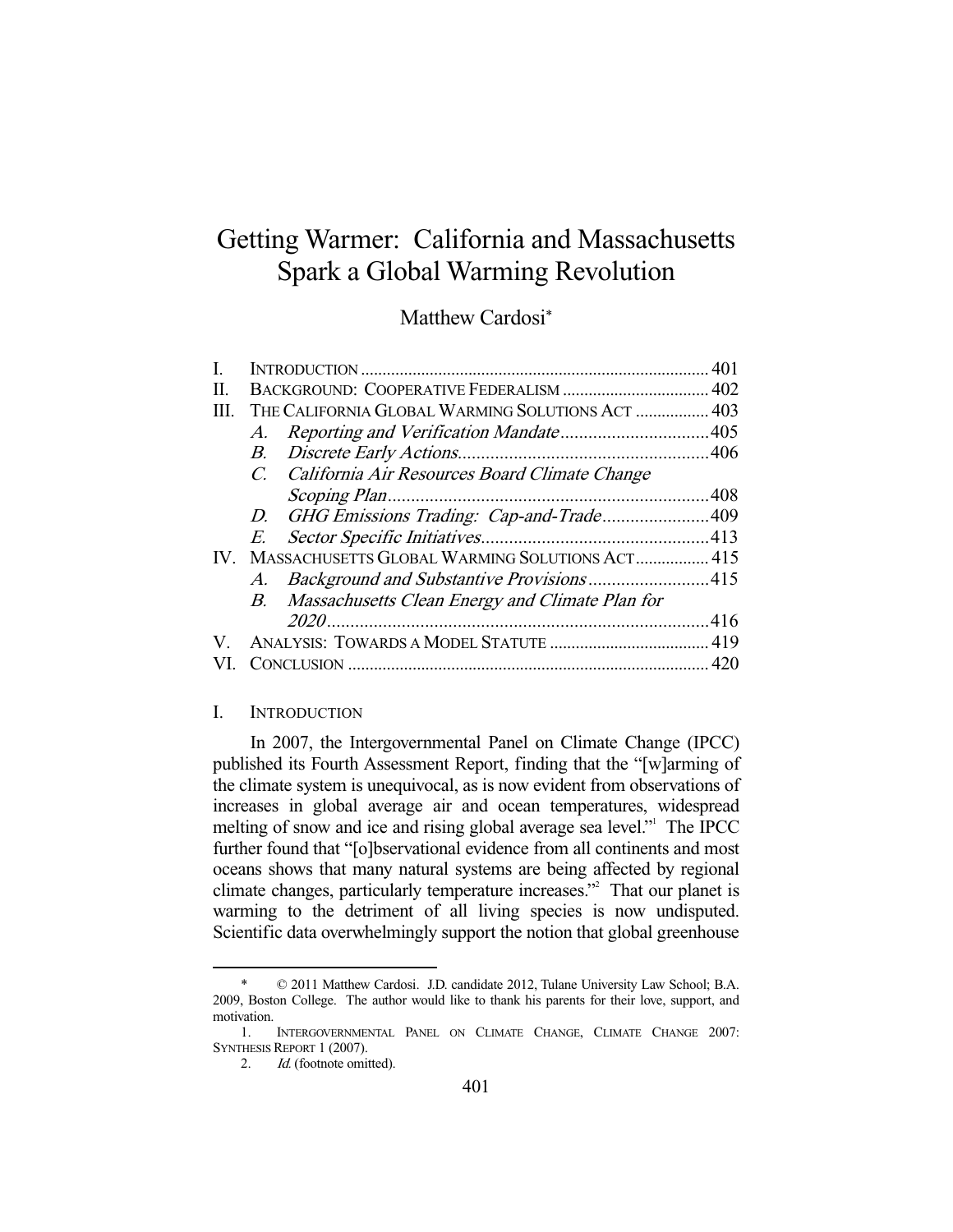gas (GHG) emissions are a major cause of the earth's warming.<sup>3</sup> The IPCC's report ominously concluded that "[t]here is high agreement and much evidence that [even] with current climate change mitigation policies and related sustainable development practices, global GHG emissions will continue to grow over the next few decades."<sup>4</sup> Despite that forecast, the IPCC's message was not entirely bleak. Citing the wide array of available adaptation technologies and evidence of the substantial economic potential for the mitigation of global GHG emissions, the report concluded that adaptation and mitigation "can complement each other and together can significantly reduce the risks of climate change."5

 California and Massachusetts have effected a paradigm shift in state-based approaches to GHG emissions by passing comprehensive global warming statutes that prescribe both adaptation and mitigation to reduce emissions substantially. Building from the United States Environmental Protection Agency's (EPA) success with emissions trading to reduce acid deposition and lessons from previous state-based emissions trading initiatives, California has fashioned a comprehensive cap-and-trade program that is the centerpiece of a broad statutory scheme designed to reduce the state's GHG emissions to 1990 levels by 2020.<sup>6</sup> Similarly, Massachusetts has promulgated detailed emissions reporting and certification measures that will help the state achieve a 2020 emissions level that is twenty-five percent below its 1990 level.<sup>7</sup> This Comment will explore each state's statute and describe some of the emissions reductions measures the states have already begun to develop and implement. Finally, the Comment will conclude by suggesting how other states and the federal government can model their own GHG emissions reductions efforts on the California and Massachusetts statutes.

#### II. BACKGROUND: COOPERATIVE FEDERALISM

 While federal legislation is the primary driver for environmental regulation, creative state efforts have long spurred substantive change at

 <sup>3.</sup> See, e.g., id. at 3.1.

 <sup>4.</sup> Id. (emphasis omitted).

 <sup>5.</sup> Id. at 5.3.

 <sup>6.</sup> AIR RES. BD., CAL. ENVTL. PROT.AGENCY, PROPOSED REGULATION TO IMPLEMENT THE CALIFORNIA CAP-AND-TRADE PROGRAM pt. 1 (2010), available at http://www.arb.ca.gov/regact/ 2010/capandtrade10/capisor.pdf [hereinafter CAL.CAP-AND-TRADE PROGRAM].

<sup>7.</sup> See Overview of the Global Warming Solutions Act (GWSA), MASS. DEP'T OF ENVTL. PROT., http://www.mass.gov/dep/air/climate/gwsa.htm (last visited Mar. 30, 2011).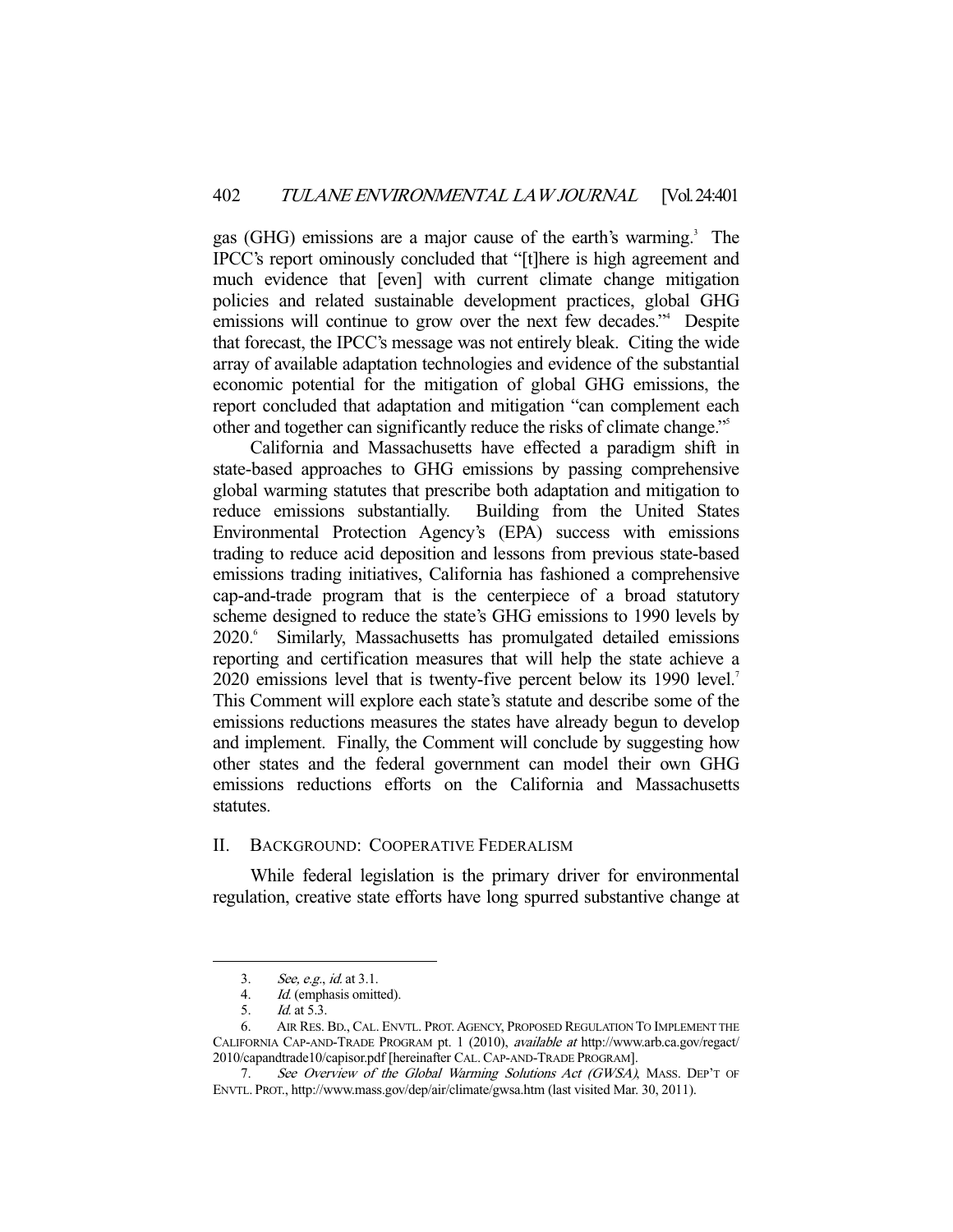the local and national level.<sup>8</sup> Currently, "cooperative federalism" is the predominant approach to federal-state interaction under the various federal environmental statutes.<sup>9</sup> This model encourages federal legislators to construct a "floor" upon which states may adopt more stringent regulatory schemes that reflect their individual environmental concerns and political climates.<sup>10</sup> Congress has repeatedly chosen to preempt only state laws that are weaker than their federal counterparts to preserve state autonomy and prevent a nationwide "race-to-the-bottom."<sup>11</sup>

 The Clean Air Act (CAA) is the principal federal statute for regulating airborne pollutants. The CAA grants the states broad discretion to fashion unique emissions reduction measures that meet the EPA's National Ambient Air Quality Standards (NAAQS).<sup>12</sup> While the EPA develops national standards that "protect the public health," the CAA enables the states to adopt more stringent controls on stationary sources.<sup>13</sup> Further, recognizing California's historical leadership in curbing air pollution, the CAA enables California to petition the EPA for a waiver when it determines that more stringent tailpipe emissions controls are necessary to combat air pollution problems.<sup>14</sup> Once the EPA has granted a waiver, any other state is free to adopt standards that are no less stringent than to those adopted by California.<sup>15</sup>

# III. THE CALIFORNIA GLOBAL WARMING SOLUTIONS ACT

 California has long been a climate change pioneer. In 1988, years before definitive scientific research explained the link between GHG emissions and climate change, the state legislature passed a measure directing the California Energy Commission to study global warming impacts on the state and develop an inventory of GHG sources.<sup>16</sup> By 2000, a program was established to permit companies, cities, and government agencies to record their GHG emissions voluntarily for a

 <sup>8.</sup> ROBERT V. PERCIVAL ET AL., ENVIRONMENTAL REGULATION: LAW, SCIENCE, AND POLICY 115 (6th ed. 2009).<br>9. Id. at 116.

Id. at 116.

 <sup>10.</sup> WILLIAM ANDREEN ET AL., CTR. FOR PROGRESSIVE REFORM, COOPERATIVE FEDERALISM AND CLIMATE CHANGE: WHY FEDERAL, STATE, AND LOCAL GOVERNMENTS MUST CONTINUE TO PARTNER (2008).

<sup>11.</sup> *Id.* at 6.<br>12. *Id.* at 8-9.

<sup>12.</sup> *Id.* at 8-9.

 <sup>13.</sup> Clean Air Act §§ 109(b)(1), 209(b), 42 U.S.C. §§ 7409(b)(1), 7543(b) (2006).

 <sup>14.</sup> ANDREEN ET AL., supra note 10, at 9.

 <sup>15.</sup> Id. at 9-10.

 <sup>16.</sup> Assem. B. 4420 (Cal. 1988).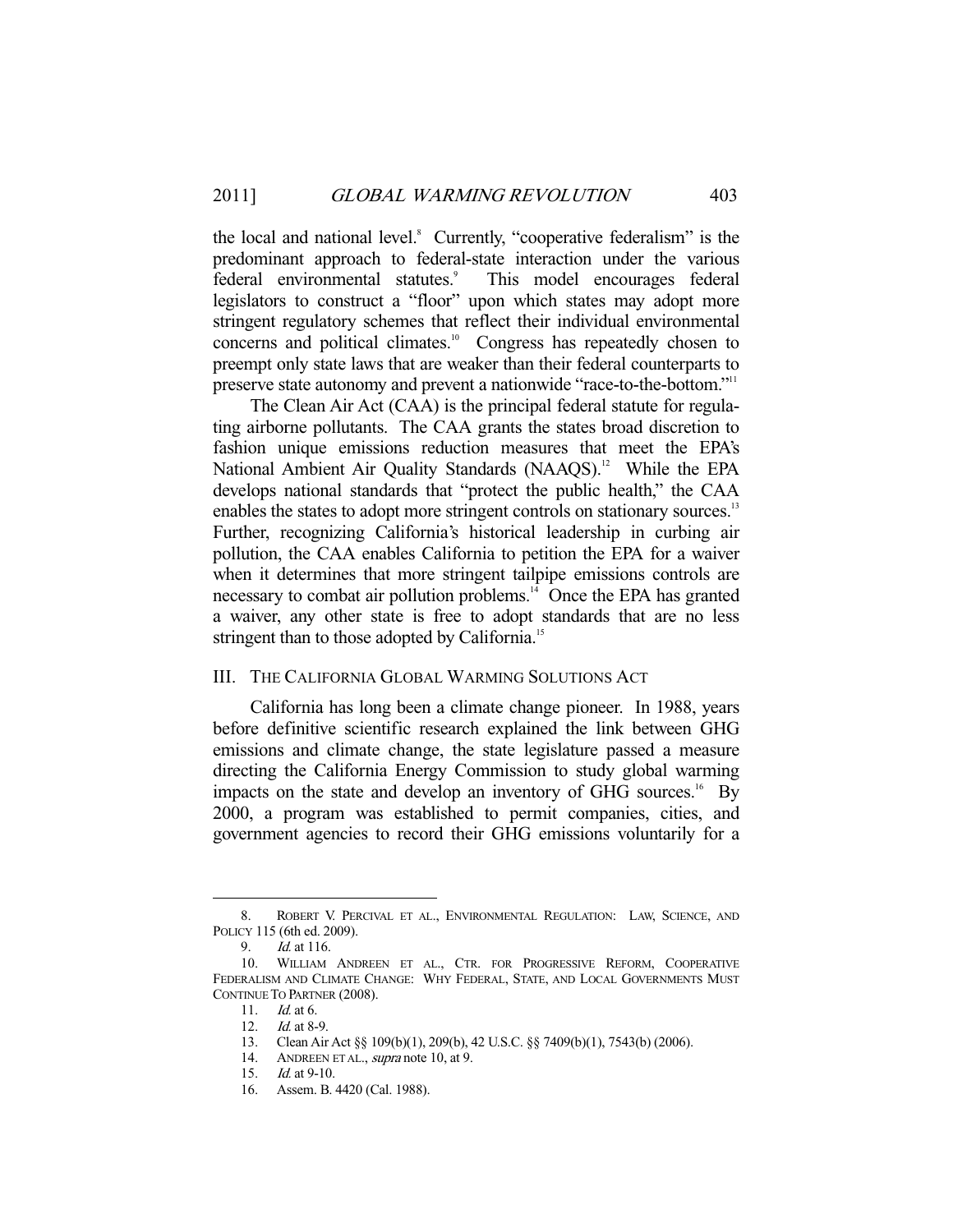potential program that would credit GHG emissions reductions.<sup>17</sup> In 2003, California joined with Washington and Oregon to create the West Coast Global Warming Initiative, demonstrating the state's commitment to region-wide climate change efforts.<sup>18</sup> Finally, Governor Schwarzenegger signed Executive Order S-3-05 in 2005, which called for the state to reduce GHG emissions to 1990 levels by 2020 and to reduce GHG emissions to eighty percent below 1990 levels by 2050.<sup>19</sup>

 In 2006, Governor Schwarzenegger signed the California Global Warming Solutions Act of 2006 (CGWSA).<sup>20</sup> The CGWSA, authored by Assembly Speaker Fabian Nuñez, was the first effort by a state legislature to counter the myriad threats posed by global warming through a single comprehensive statute.<sup>21</sup> Under California's existing law, responsibility for the control of GHG emissions was delegated to three distinct state agents: the State Air Resources Board (Board), the State Energy Resources Conservation and Development Commission, and the California Climate Action Registry.<sup>22</sup> Further, under California's pre-CGWSA scheme, the Secretary for Environmental Protection was required to coordinate emissions reductions of GHGs and climate change activity within the state.<sup>23</sup> The CGWSA substantially changed this arrangement by making the Board the primary vehicle for implementing and enforcing California's new global warming statute.<sup>24</sup>

 Recognizing that "[g]lobal warming poses a serious threat to the economic well-being, public health, natural resources, and the environment of California," the California legislature enacted the CGWSA to abate GHG emissions by establishing demanding emissions limits and adopting rules to achieve the maximum technologically feasible and cost-effective GHG reductions.<sup>25</sup> Acknowledging the potential economic effect of unrestrained GHG emissions, the legislature found that "[g]lobal warming will have detrimental effects on some of California's largest industries, including agriculture, wine, tourism, skiing, recreational and commercial fishing, and forestry."26 By investing

 <sup>17.</sup> CAL. AIR RES. BD., CLIMATE CHANGE SCOPING PLAN: A FRAMEWORK FOR CHANGE 1, 4 (2008).

 <sup>18.</sup> Id.

 <sup>19.</sup> Id.

 <sup>20.</sup> Assembly Bill 32: Global Warming Solutions Act, CAL. AIR RES. BD., http://www. arb.ca.gov/cc/ab32/ab32.htm (last visited Mar. 30, 2011).

 <sup>21.</sup> Legis. Digest to Assem. B. No. 32, 2010 Leg. Reg. Sess.

 <sup>22.</sup> Id.

 <sup>23.</sup> Id.

 <sup>24.</sup> See id.

 <sup>25.</sup> CAL. HEALTH & SAFETY CODE §§ 38501(a), 38550, 38560 (2010).

 <sup>26.</sup> Id. § 38501(b).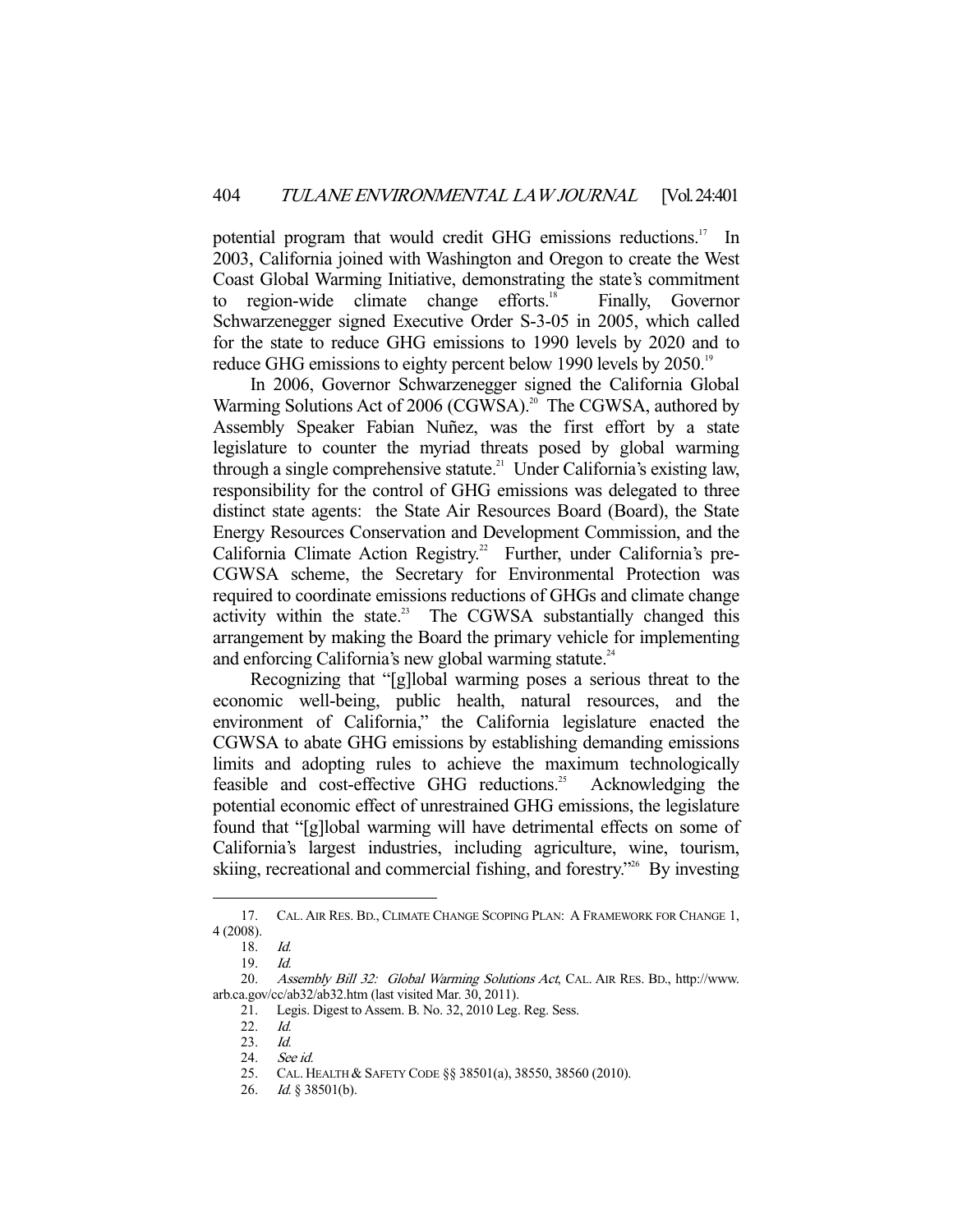in the development of "innovative and pioneering" technologies, the CGWSA works to protect and promote California's existing industries while spurring economic growth and job creation in a burgeoning new "green" economy.<sup>27</sup>

#### A. Reporting and Verification Mandate

 The CGWSA's substantive provisions outline the Board's important new responsibilities. The first responsibility is a twofold requirement that the Board adopt regulations that require the reporting and verification of statewide GHG emissions while simultaneously monitoring and enforcing compliance with the emissions levels established by the statute. $28$  The reporting requirement pragmatically targets those sources or categories of sources that contribute most to statewide emissions. Accordingly, the most severe emitters are the first to adhere to the statute's reporting mandate. The CGWSA takes an aggressive stance towards all emissions sources, as evidenced by section  $38530(b)(2).^{29}$  This provision demands that the Board "[a]ccount for greenhouse gas emissions from all electricity consumed in the state, including transmission and distribution line losses from electricity generated within the state or imported from outside the state."<sup>30</sup> Further, the statute requires that the Board periodically review and update its emissions reporting requirements while streamlining and unifying state, federal, and international emissions reporting efforts.<sup>31</sup>

 Beyond mandating the regular reporting of GHG emissions, the CGWSA establishes an aggressive cap for California's emissions level to be achieved by 2020. The statute requires that the Board, "after one or more public workshops, with public notice ... and ... comment," determine California's 1990 statewide emissions level and then set an emissions limit for the year 2020 to match that figure.<sup>32</sup> The statute also delegates authority to the Board to make recommendations to the governor and legislature on how to continue to reduce GHG emissions beyond  $2020.^33$ 

<sup>27.</sup> *Id.* tit. 17, § 38501(e).<br>28. *Id.* tit. 17, § 38530(a).

Id. tit. 17, § 38530(a).

Id. tit. 17, § 38530(b)(2).

 $\begin{array}{ccc} 2c & & \\ 29. & & \\ 2 & & \underline{Id}.\end{array}$ 

<sup>31.</sup> *Id.* tit. 17, § 38530(c).

<sup>32.</sup> *Id.* tit. 17, § 38550.

<sup>33.</sup> *Id.* tit. 17, § 38551(c).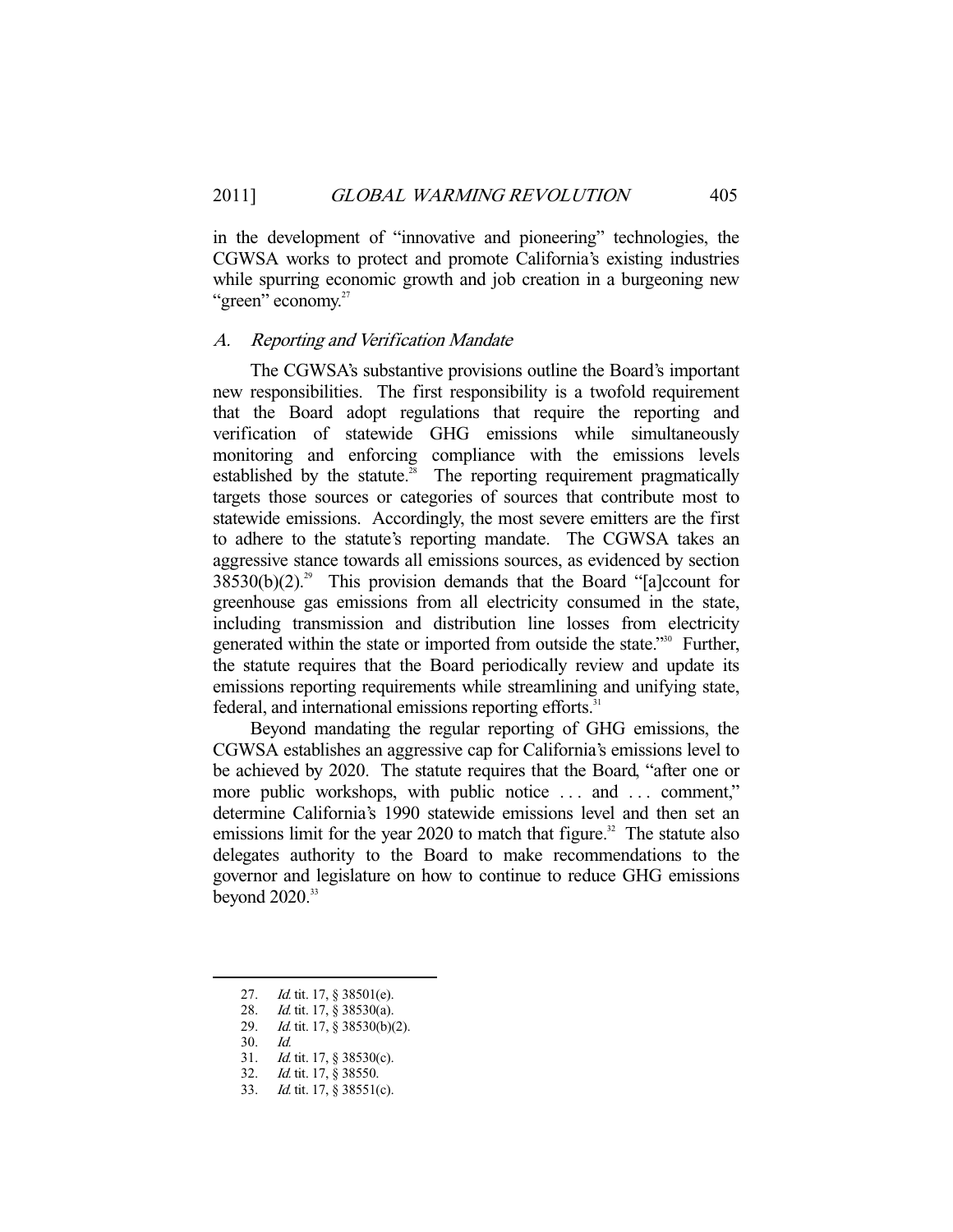### B. Discrete Early Actions

 To achieve GHG emissions reductions, the CGWSA first charged the Board to publish a list of "discrete early action [DEA] greenhouse gas emission reduction measures" to help spur emissions reductions through basic techniques in advance of more comprehensive regulations.<sup>34</sup> The legislature then gave the Board a three-year window to adopt regulations that would help implement the DEAs. These regulations were required to achieve the "maximum technologically feasible and cost-effective reductions" from the sources or categories of sources identified by the Board as GHG emitters.<sup>35</sup> In September 2007, the Board approved a list of nine DEAs to be implemented on or before January 1, 2010.<sup>36</sup> The first DEA targeted nitrogen oxide and diesel particulate matter emissions from container vessels, passenger vessels, and refrigerated cargo vessels docked at California ports.<sup>37</sup> Accordingly, the Board promulgated regulations requiring ships harnessing synchronous power transfer processes when changing from vessel-based power to shore-based power to use a maximum of three hours of auxiliary diesel engine per berth visit. $38$  Ships using the nonsynchronous power transfer process would be limited to five total hours per berth visit.<sup>39</sup> The Board predicts that this DEA will account for a reduction of .2 million metric tons of carbon dioxide equivalent by 2020.<sup>40</sup>

 The Board also approved a long-term effort to reduce the presence of compounds with high global warming potential (GWP) in consumer products.41 This measure represents a small part of a comprehensive "Consumer Products Program."<sup>42</sup> Targeting pressurized containers that utilize nitrous oxide  $(N_2O)$  and hydrofluorocarbon propellant products, the initiative produced a June 2008 amendment to the California Consumer Protection Regulation that prohibits the sale, supply, "or manufacture for use in California any Pressurized Gas Duster product that contains methylene chloride, perchloroethylene, or any chemical

-

 41. "'[GWP]' means the radiative forcing impact of one mass-based unit of a given greenhouse gas relative to an equivalent unit of carbon dioxide over a given period of time." CAL. CODE REGS. tit. 17, § 94850(a)(75).

 <sup>34.</sup> Id. § 38560.5(a).

 <sup>35.</sup> Id.

<sup>36.</sup> CAL. AIR RES. BD., *supra* note 17, at 5.

 <sup>37.</sup> CAL.CODE REGS. tit. 17, § 93118.3(a) (West 2011).

<sup>38.</sup> *Id.* tit. 17, § 93118.3(d)(1)(D)(1)(a).

 <sup>39.</sup> Id. tit. 17, § 93118.3(d)(1)(D)(1)(b).

 <sup>40.</sup> CAL. AIR RES. BD., SCOPING PLAN MEASURE IMPLEMENTATION TIMELINE (2010), available at http://www.arb.ca.gov/cc/scopingplan/sp\_measures\_implementation\_timeline.pdf.

<sup>42.</sup> See id. tit. 17, §§ 94500-94575.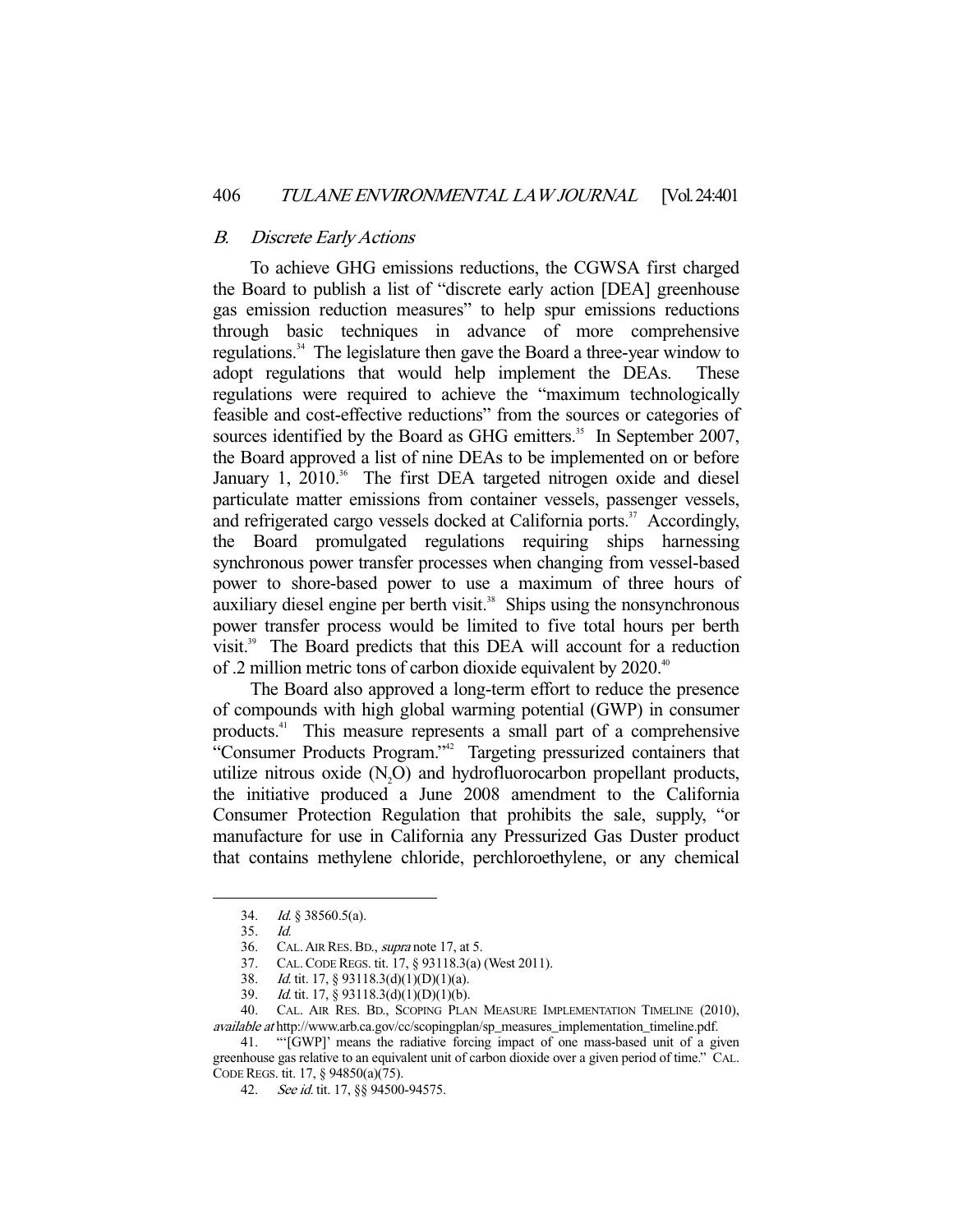compound that has a [GWP] value of 150 or greater."<sup>43</sup> The provision became effective on December 31, 2010. The Board anticipates that this single measure will eliminate .23 million metric tons of carbon dioxide equivalent by 2020.<sup>44</sup>

 In December 2008, the Board adopted new regulations pursuant to a third DEA aimed at reducing greenhouse gas emissions by improving the fuel efficiency of heavy-duty tractors that pull fifty-three-foot or longer box-type trailers.<sup>45</sup> Recognizing that California's transportation sector is the leading source of GHG emissions in the state, with heavy-duty trucks accounting for approximately twenty percent of those emissions,<sup>46</sup> the Board approved a regulation that requires tractors over fifty-three feet in length to be U.S. EPA SmartWay Certified Tractors using tires that harness SmartWay Verified Technologies.<sup>47</sup> On December 17, 2010, the Board responded to public comment lamenting the adverse economic impact the regulation was having on California's economy by suggesting a number of amendments to help ease the regulation's economic burden while still encouraging long-term GHG reductions.<sup>48</sup> These amendments included exemptions from the aerodynamic and tire requirements for storage trailers and an extension of the compliance date for retrofitting 2010 and previous model year tractors and low rolling resistance tires until January 1, 2013.<sup>49</sup>

 From January through June 2009, the Board approved regulations for the six remaining  $DEAs$ <sup>50</sup> Perhaps the most significant was a new Low Carbon Fuel Standard designed to lower "greenhouse gas emissions by reducing the full fuel-cycle, carbon intensity of the transportation fuel pool used in California."<sup>51</sup> The regulation targets a swath of transportation fuels from standard reformulated gasoline to diesel fuel, fossil compressed or fossil liquefied natural gas, biogas, electricity, compressed or liquefied hydrogen, denatured fuel ethanol, neat biomassbased diesel, and a number of fuel blends. $52$  Ultimately, the new Low Carbon Fuel Standard will effect a ten percent reduction in the average

<sup>43.</sup> Id. tit. 17, § 94509(r)(1); Greenhouse Gases in Consumer Products, CAL. AIR RES. BD., http://www.arb.ca.gov/consprod/regact/ghgcp/ghgcp.htm (last visited Mar. 23, 2011).

<sup>44.</sup> CAL. AIR RES. BD., *supra* note 40, at 1.

 <sup>45.</sup> CAL.CODE REGS. tit. 17, § 95300.

 <sup>46.</sup> CAL. AIR RES. BD., RESOLUTION 10-46, at 2 (2010), available at http://www.arb. ca.gov/regact/2010/truckbus10/reso1046.pdf [hereinafter RESOLUTION 10-46].

 <sup>47.</sup> CAL.CODE REGS. tit. 17, § 95303.

<sup>48.</sup> RESOLUTION 10-46, *supra* note 46, at 3.

 <sup>49.</sup> Id. at 3-4.

<sup>50.</sup> CAL. AIR RES. BD., *supra* note 17, at 29.

 <sup>51.</sup> CAL.CODE REGS. tit. 17, § 95480.

<sup>52.</sup> *Id.* tit. 17, § 95480.1.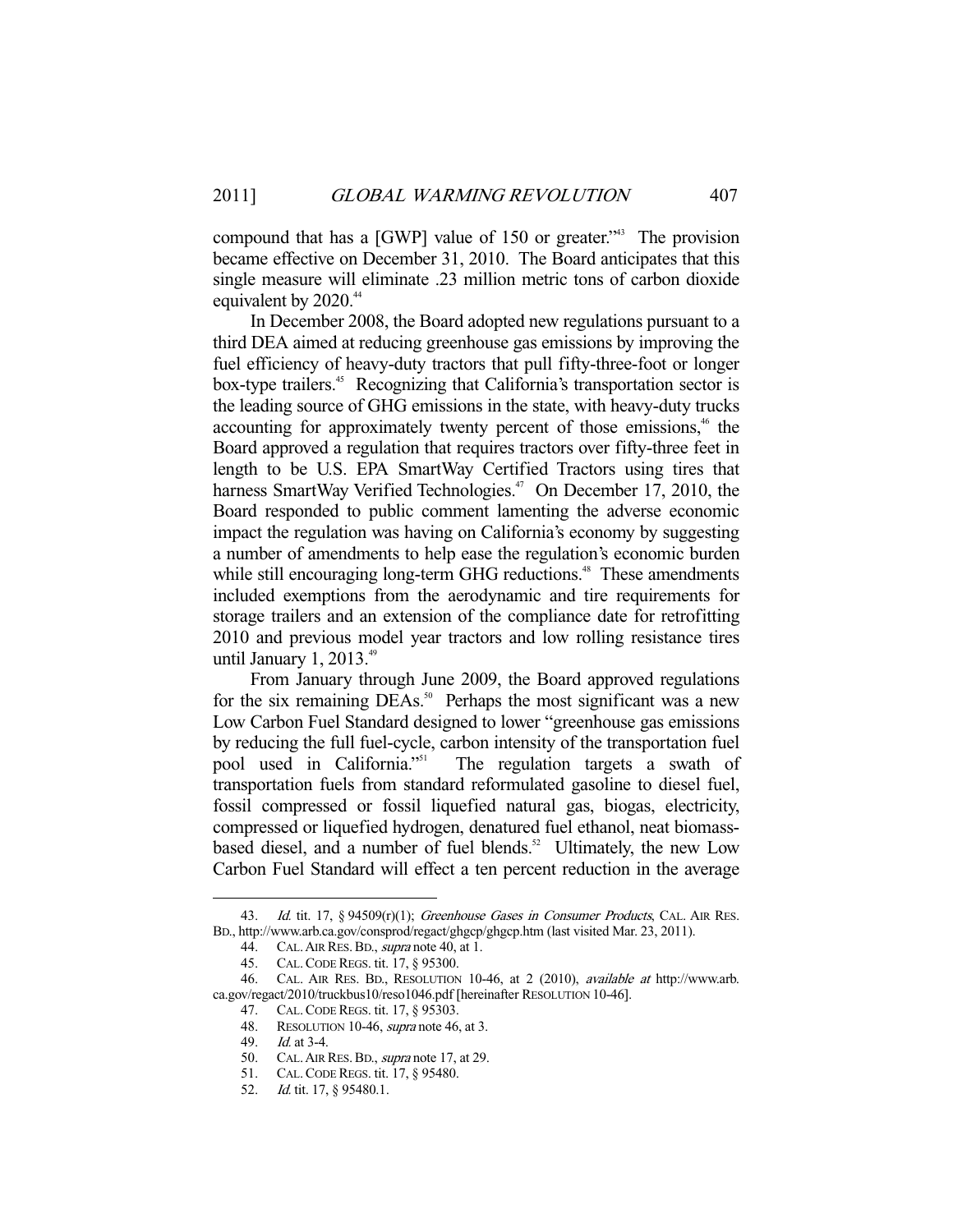carbon intensity of gasoline, diesel fuel, and their substitutes by 2020.<sup>53</sup> The Board projects this reduction will decrease California's overall GHG emissions by sixteen million metric tons of carbon dioxide equivalent by 2020.54

#### C. California Air Resources Board Climate Change Scoping Plan

 Integral to the CGWSA is a provision that invests the Board with scoping authority for the implementation of the statute's broad emissions reduction mandate. The Climate Change Scoping Plan (CCSP) was commissioned to identify specific "emission reduction measures, alternative compliance mechanisms, market-based compliance mechanisms, and potential monetary and nonmonetary incentives for" emissions sources "to facilitate the achievement of the maximum feasible and costeffective reductions of greenhouse gas emissions by 2020."<sup>55</sup> developing the scoping plan, the CGWSA instructs the Board to comply with a number of key directives. First, the Board must consider GHG emissions programs in other states, localities, and nations, including the European Union.<sup>56</sup> Further, the Board must "evaluate the total potential costs and total potential economic and noneconomic benefits of the plan for reducing greenhouse gases to California's economy, environment, and public health."<sup>57</sup> The Board must also harness "the best available economic models, emission estimation techniques, and other scientific methods" to meet this requirement.<sup>58</sup> Finally, CGSWA directs the Board to consider the relative contribution of each source or source category and the potential for adverse effects on small businesses.<sup>59</sup> It also requires the Board to solicit public comment through a series of community workshops targeted at regions that experience the most significant exposure to emissions, including communities with minority and low-income populations.<sup>60</sup> Ultimately, the Board set a de minimis threshold of GHG emissions below which emission reduction requirements would not apply.<sup>61</sup>

<sup>53.</sup> CAL. AIR RES. BD., *supra* note 17, at 46. "Carbon intensity' means the amount of lifecycle greenhouse gas emissions, per unit of energy of fuel delivered, expressed in grams of carbon dioxide equivalent per megajoule (gCO2E/MJ)." CAL. CODE REGS. tit. 17, § 95481(a)(11).

<sup>54.</sup> CAL. AIR RES. BD., *supra* note 40, at 1.

<sup>55.</sup> CAL. HEALTH & SAFETY CODE § 38561(b) (2010).<br>56. Id. § 38561(c).

*Id.* § 38561(c). 56.<br>57. Id. s

 $Id. \S$  38561(d).

 <sup>59.</sup> Id. § 38561(e).

<sup>60.</sup> See id. § 38561(g).

<sup>61.</sup> CAL. AIR RES. BD., *supra* note 17, at 96-97.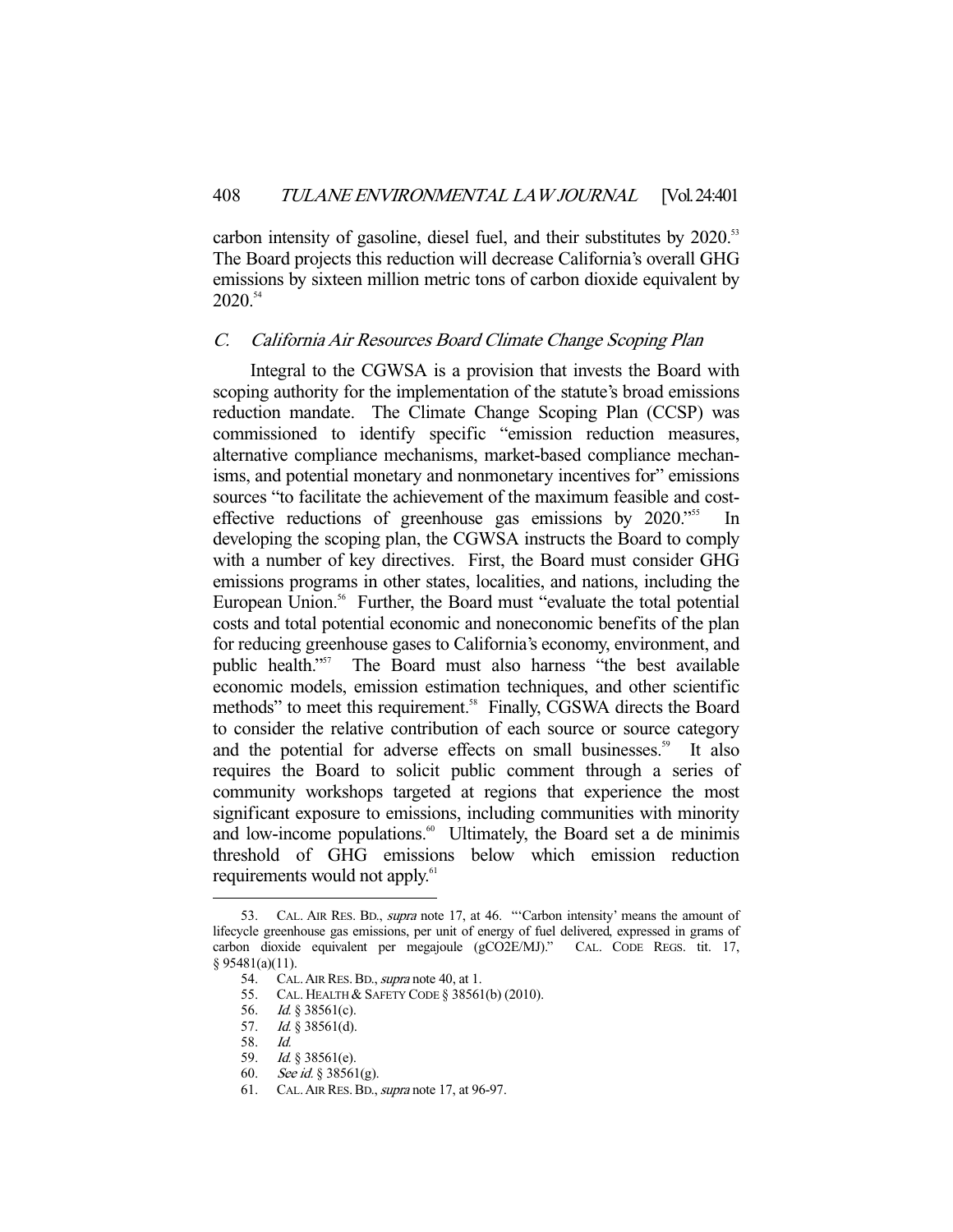In December 2008, the Board published the CCSP in accordance with the CGWSA. The CCSP explained that reducing California's GHG emissions to 1990 levels by 2020 would require an emissions reduction from about fourteen tons of carbon dioxide equivalent per person to about ten tons per person.<sup>62</sup> Embracing this challenge as a "magnificent" opportunity to transform California's economy into one that runs on clean and sustainable technologies," the Board proceeded to detail its recommendations for achieving such a goal.<sup>63</sup> The measures suggested by the CCSP would be implemented through the Board's rulemaking capacity or the authority of other state agencies.

# D. GHG Emissions Trading: Cap-and-Trade

 The CCSP outlines a broad-based California cap-and-trade program that sets a firm limit on statewide emissions. $^{64}$  As the Board explains, "[a] cap-and-trade program sets the total amount of greenhouse gas emissions allowable for facilities under the cap and allows covered sources, including producers and consumers of energy, to determine the least expensive strategies to comply."65 On October 28, 2010, the Board published a staff report explaining the specific provisions and objectives of the cap-and-trade program.<sup>66</sup>

 In California's proposed program, a fixed cap will be placed on the overall GHG emissions produced by targeted sectors that account for roughly eighty-five percent of California's aggregate GHG emissions.<sup>67</sup> The state will then issue allowances equal to the cap. $68$  Emissions sources that fall under the cap are required to turn in allowances equal to their emissions at the conclusion of each compliance period. The economic incentive for sources that aggressively reduce their emissions is clear; the program permits them to sell their surplus allowances to other firms that cannot achieve the same reductions, thus creating market demand for the most cost-effective reduction methods. The Board suggests that "[c]reating a market provides more flexibility than direct regulation can, and it also provides incentives that can spur local investment and the use of green technologies."69 To encourage the

 <sup>62.</sup> Id. at ES-1.

 <sup>63.</sup> Id.

 <sup>64.</sup> Id. at 30-38.

<sup>65.</sup> *Id.* at 30.<br>66. CAL. CAL CAL. CAP-AND-TRADE PROGRAM, supra note 6.

 <sup>67.</sup> Id. at I.

 <sup>68.</sup> Id. at ES-2.

 <sup>69.</sup> Id. at II-2.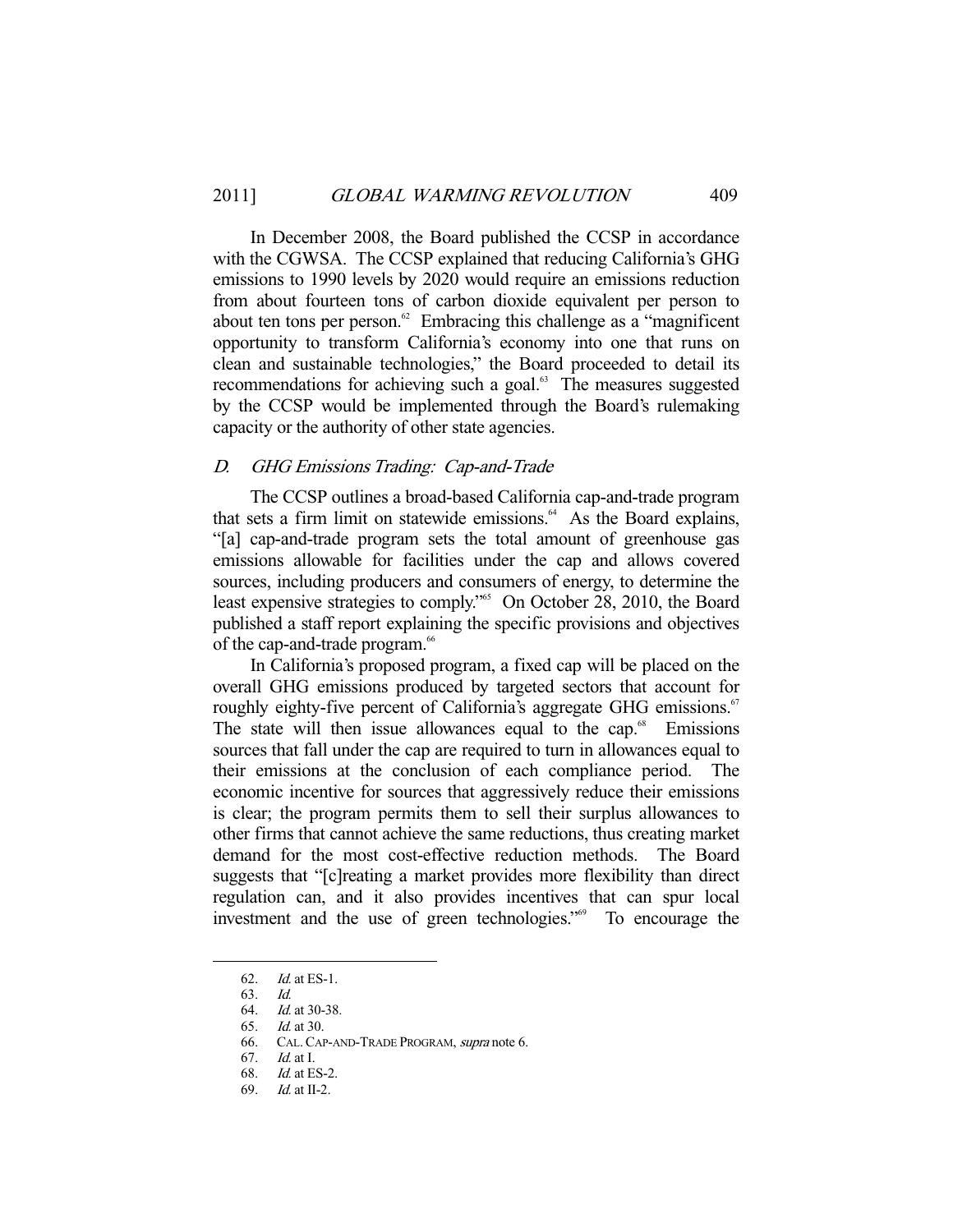maximum feasible emissions reductions in the program's infancy, the Board will distribute allowances to firms for free during the first year.<sup>70</sup>

 The cap-and-trade program establishes a pragmatic phasing-in process that separates emissions sectors into two distinct compliance periods.<sup>71</sup> The first compliance period, which begins in 2012, targets electricity generators, including electricity imported from outside California, and large industrial sources with GHG emissions at or above  $25,000$  metric tons of carbon dioxide equivalent (MTCO<sub>2</sub>e). The second compliance period commences in 2015 and expands the program to include fuel distributors to cover emissions associated with the combustion of gasoline, diesel, natural gas, and propane from sources with emissions below  $25,000$  MTCO<sub>2</sub>e, including all commercial, residential and small business sources. The second compliance period further includes all fuels used for transportation.

 The total GHG emissions cap for 2012 will be set at 165.8 million  $MTCO<sub>2</sub>e<sup>72</sup>$  Subsequently, the cap will decline between 2013 and 2015 to encourage emissions reductions. In 2015, the second compliance period will commence, adding fuel suppliers to the list of capped sources. The Board has set a preliminary 2015 cap at 394.5 million MTCO<sub>2</sub>e. By 2020, the Board hopes to reduce the cap to 334.2 million MTCO<sub>2</sub>e, a figure that will help California achieve the 2020 emissions limit set out in the CGWSA. The Board readily acknowledges that properly setting the emissions cap level is "critical to the environmental effectiveness of the cap-and-trade program."73 The Board's limit must effectively balance myriad competing interests. Ideally, the Board's cap will prove sufficiently stringent to compel emissions reductions. However, an overly stringent cap will likely frustrate the business objectives of the regulated industry by creating unacceptably high allowance prices. Conversely, a high baseline cap will flood the market with cheap allowances and discourage businesses from implementing cost-saving technologies.

 The Board undoubtedly drew from the experience of other statebased emissions trading programs when it formulated its current program. Since the early 1990s, the South Coast Air Quality Management District (SCAQMD), whose jurisdiction includes the heavily polluted Los Angeles Air Basin, has been implementing a host of

 <sup>70.</sup> Id. at II-1.

<sup>71.</sup> *Id.* at II-2-3.

 <sup>72.</sup> Id. at V-3.

 <sup>73.</sup> Id. at II-3.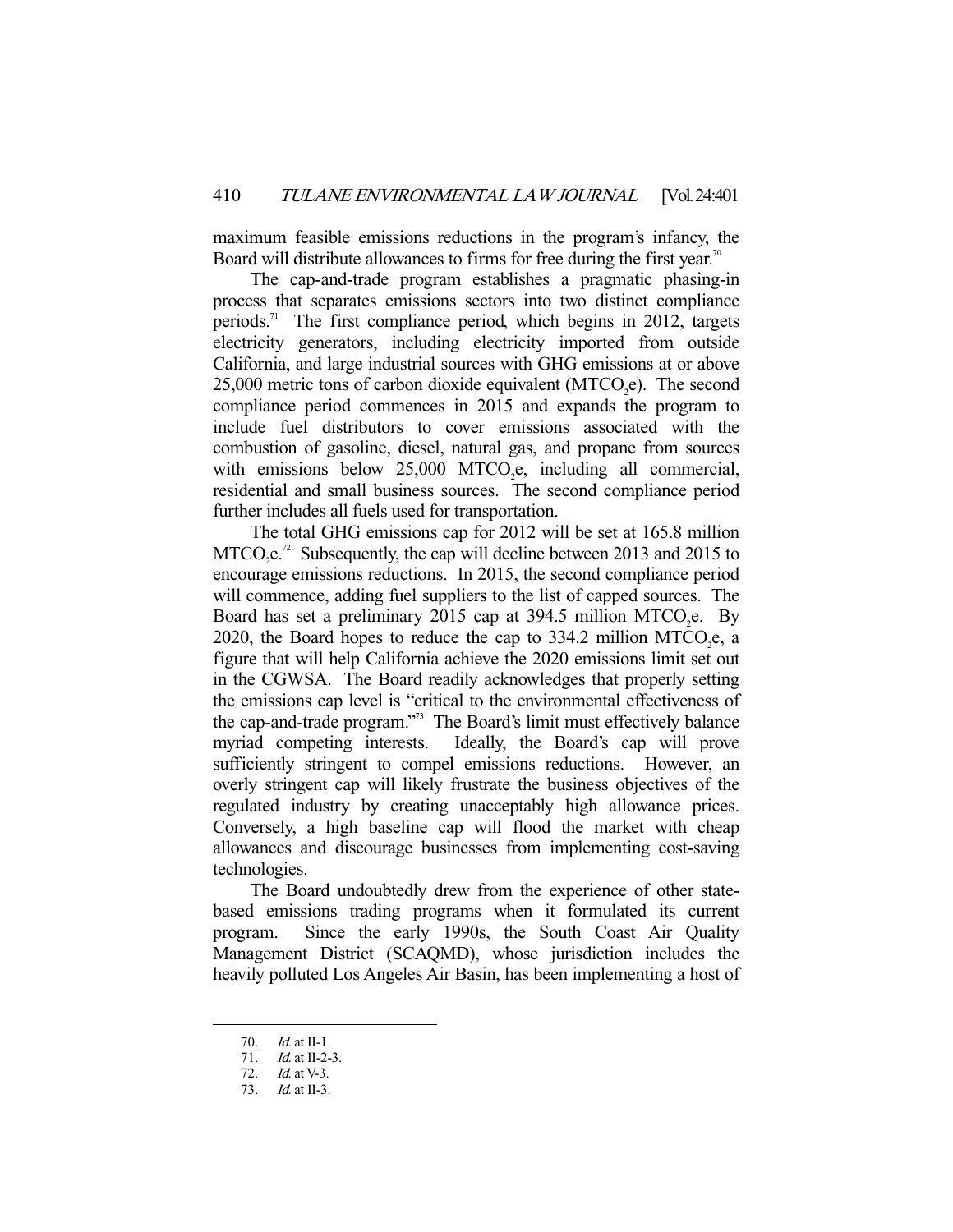trading mechanisms to reduce non-GHG emissions.<sup>74</sup> As opposed to writing specific regulations for existing sources, SCAQMD relies largely on a gradually declining cap-and-trade program to achieve reductions. One element of SCAQMD's plan is the "Regional Clean Air Incentives Market (RECLAIM), which allocates an annually declining number of emissions credits to each covered source."<sup>75</sup> Under the RECLAIM program, sources are precluded from emitting more pollution than the credits that they own. Thus, emitters can match their emissions to their allocated credits, emit less than their allotted credits and sell their remaining credits, or purchase additional credits for emissions that exceed their initial allocation.<sup>76</sup>

 SCAQMD set its initial baseline for the declining cap-and-trade program based on the highest annual level of source emissions for the five years preceding RECLAIM's start date.<sup>77</sup> This decision would prove fateful for RECLAIM's early reductions. By adopting such a high initial baseline, emitters found it more economical simply to purchase allowances than actually install pollution control measures. While many of RECLAIM's early failures can be attributed to the miscalculated initial baseline, some scholars suggest that the lack of a banking scheme was an additional impediment to the program's success. Dallas Burtraw suggests, "[h]ad banking been allowed, sources with low-cost abatement options would have had an incentive to adopt them early and retain the allowances for future periods, even in the case where allocations were higher than the current demand for emissions."<sup>78</sup> As the EPA explains, "banking provides direct incentives for continual reductions by giving credit for over compliance; these credits . . . allow manufacturers to put technology improvements in place when they are ready for market, rather than being forced to adhere to a strict regulatory schedule that may or may not conform to industry developments."79

 Environmentalists instructed the Board that the European Union's Emission Trading Scheme (EU ETS) was a further example of a failed system plagued by inaccurate emissions reporting data and a subsequent

<sup>74.</sup> PERCIVAL ET AL., *supra* note 8, at 604.

 <sup>75.</sup> Id.

<sup>76.</sup> *Id.* at 604-05.

<sup>77.</sup> *Id.* at 606.

<sup>78.</sup> Id. (quoting Dallas Burtraw et al., Economics of Pollution Trading for SO2 and NOx 37 (Resources for the Future Discussion Paper 05-05, 2005).

 <sup>79.</sup> Id. (quoting Regulating Greenhouse Gas Emissions Under the Clean Air Act, 73 Fed. Reg. 44,354, 44,412 (2008)).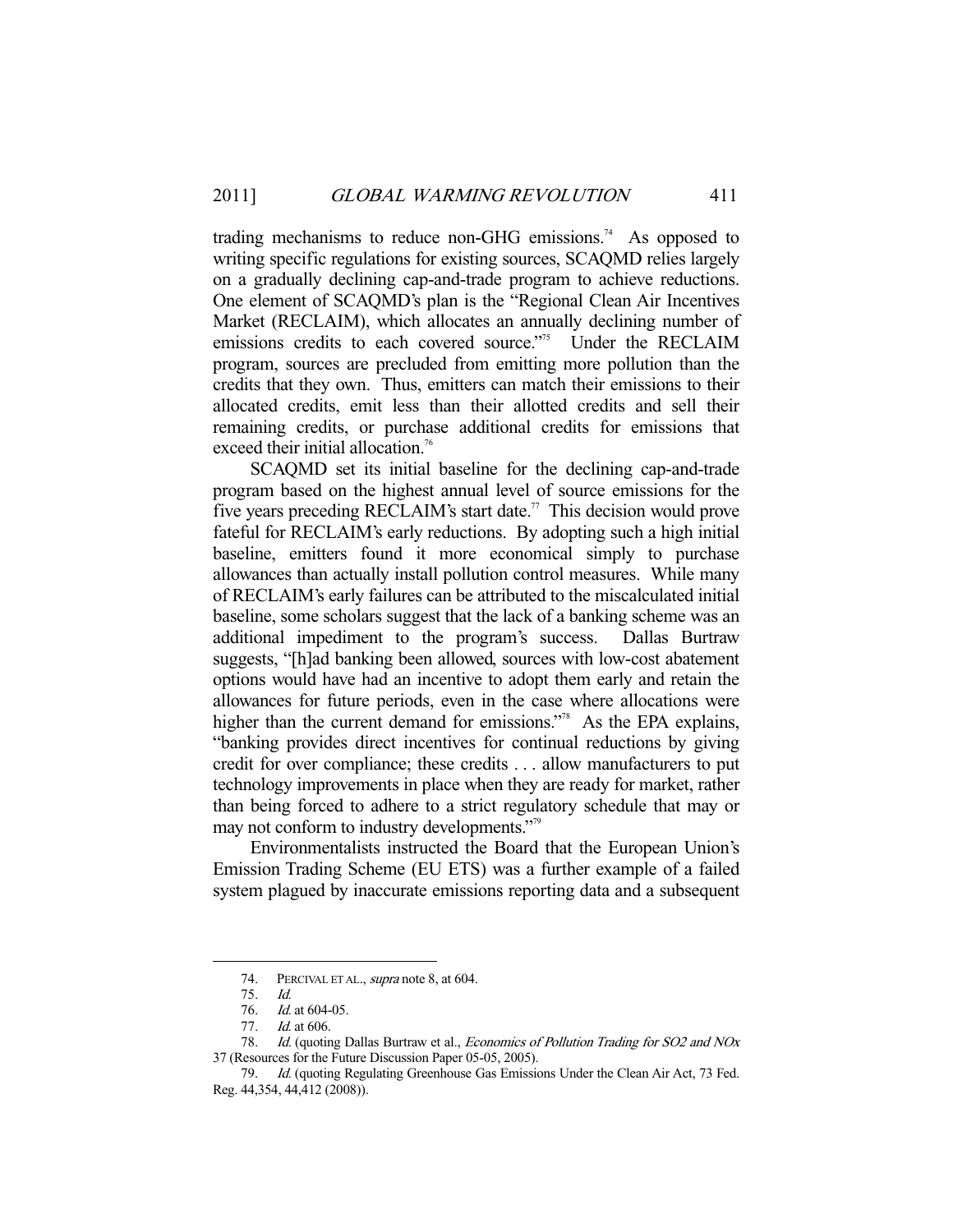"over-allocation" of emissions allowances.<sup>80</sup> During that program's trial phase, caps were set without a comprehensive data set from the regulated emitters. As a result, a program that intended to reduce GHG emissions by four percent actually produced a surplus of allowances that resulted in a price crash in August  $2006$ .<sup>81</sup> As the Board noted, the lack of a banking program also hindered EU ETS's efficacy.

 When considering the initial cap for the GHG cap-and-trade program, the Board's intention was to "set a cap trajectory that would provide for a gradual GHG emission reduction path toward the 2020 target."82 Thus, the Board determined that for the first compliance period, also termed the "narrow-scope cap," the initial allowance would be equal to that sector's projected emissions level for the year of the plan's implementation.<sup>83</sup> In 2015, the total number of allowances will increase as fuel suppliers are phased into the program to cover GHG emissions from distributed fuel use. To account for these emissions, the Board began with the reduced narrow-scope cap level projected for 2015 and then added an incremental increase equal to the fuel suppliers' projected emissions for 2014. The fuel suppliers' cap is further calibrated to reflect reductions within that sector produced by other CCSP measures.

 The Board's proposed cap-and-trade plan calls for a nonrestrictive banking program that allows participants to hold spare allowances and use them for compliance in a later period. $84$  In addition to the banking scheme, the cap-and-trade program proposes an offset measure that would allow participants to meet eight percent of their compliance obligation through emissions reductions not covered by the formal capand-trade program.<sup>85</sup> As the Board notes, "[o]ffsets provide additional low-cost abatement options to the program participants, and can reduce the costs of the program for covered entities."<sup>86</sup> Finally, the Board has proposed flexible sanctions to help force compliance. Specifically, the Board's Executive Officer will have the authority to "suspend, revoke, or place transaction restrictions on the [h]olding [a]ccounts of violators."87

 <sup>80.</sup> AIR RES. BD., CAL. ENVTL. PROT.AGENCY, PROPOSED REGULATION TO IMPLEMENT THE CALIFORNIA CAP-AND-TRADE PROGRAM: SETTING THE PROGRAM EMISSIONS CAP pt. 1, app. E, at E-1, E-7 (2010), available at http://www.arb.ca.gov/regact/2010/capandtrade10/capv3appe.pdf [hereinafter SETTING THE PROGRAM EMISSIONS CAP].

<sup>81.</sup> *Id.* at E-7-8.

<sup>82.</sup> *Id.* at E-5

<sup>83.</sup> *Id.* at E-6.<br>84. CAL. CAP-CAL. CAP-AND-TRADE PROGRAM, supra note 6, at II-39-40.

<sup>85.</sup>  $Id$  at III-1.

<sup>86.</sup> SETTING THE PROGRAM EMISSIONS CAP, supra note 80, at E-11.

<sup>87.</sup> CAL. CAP-AND-TRADE PROGRAM, supra note 6, at II-49.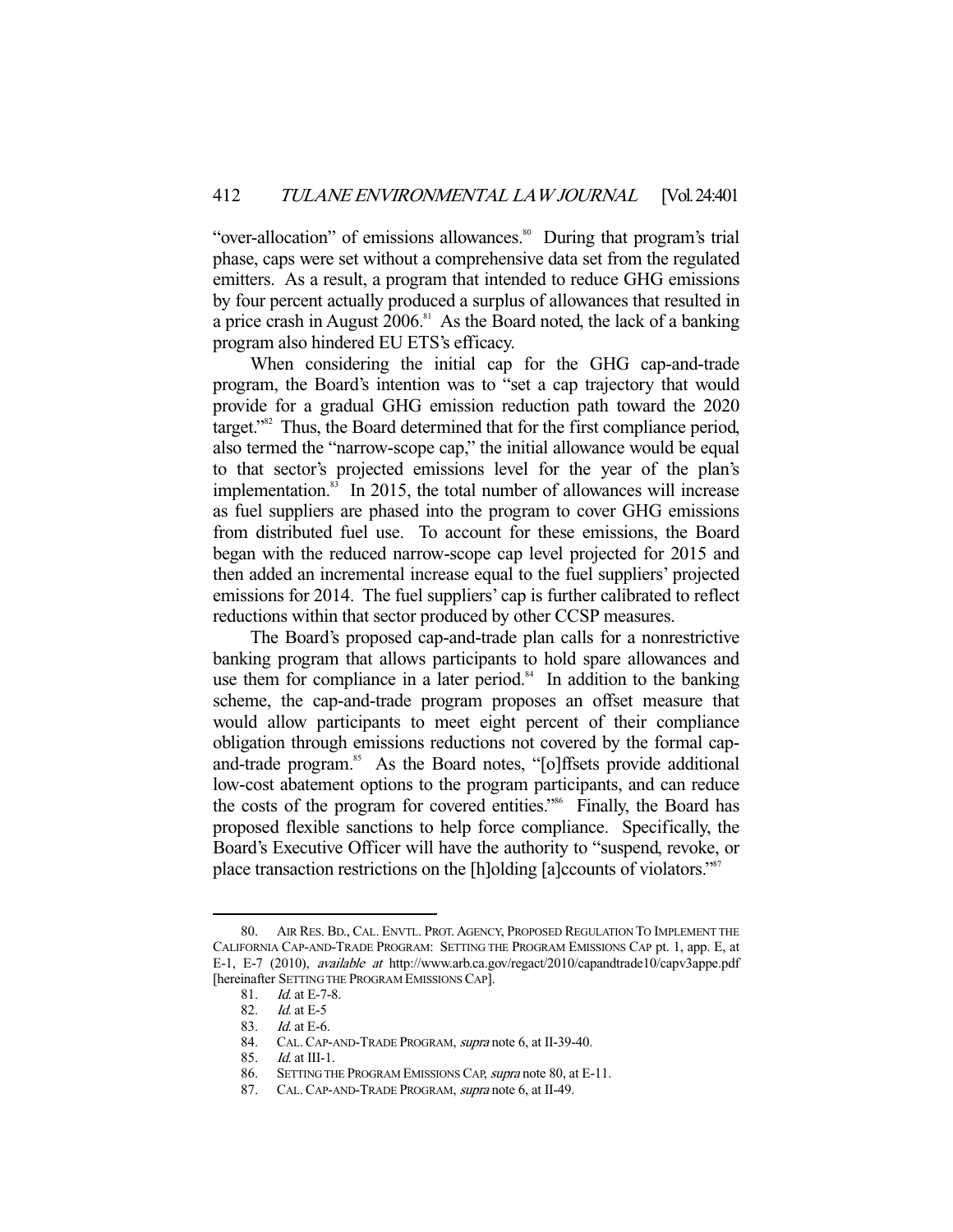### E. Sector Specific Initiatives

 Beyond the comprehensive cap-and-trade program, the CCSP proposes a number of long-term GHG reduction measures that include the implementation of California's Pavley Light-Duty vehicle greenhouse gas standards (Pavley).<sup>88</sup> First adopted in 2002, Pavley "directed [the Board] to adopt vehicle standards that lowered greenhouse gas emissions to the maximum extent technologically feasible, beginning with the 2009 model year."<sup>89</sup> Part of the Pavley program calls for the introduction of zero-emissions vehicles to help reach the state's 2020 and 2050 emissions requirements. To help develop clean energy vehicle technologies, the Board administers the Air Quality Improvement Program, which provides approximately \$50 million per year for grants to fund clean vehicle and equipment projects.<sup>90</sup>

 Further, the state will adopt more stringent building and appliance standards to increase energy efficiency.<sup>91</sup> To achieve a goal of reducing statewide annual energy demands by 32,000 gigawatt hours, the Board will promulgate regulations that target industrial, agricultural, commercial, and residential end-users. Pursuant to the California Long Term Energy Efficiency Strategic Plan, the Board proposes more stringent building codes and appliance efficiency standards, broader standards for new types of appliances and for water efficiency, and new financing strategies to encourage owners to retrofit existing buildings with renewable energy sources.

 The CCSP also lays out an aggressive strategy to increase California's current twelve percent Renewables Portfolio Standard (RPS) to thirty-three percent by  $2020$ .<sup>92</sup> California's RPS seeks to promote the state's reliance on renewable energy sources. Renewable sources include wind, solar, geothermal, small hydroelectric, biomass, anaerobic digestion, and landfill gas. The CCSP predicts an expansion of California's transmission line infrastructure and grid improvements to accommodate the integration of stable and intermittent renewable sources. The CCSP also contemplates a feed-in tariff for all RPS-eligible small-scale renewable energy facilities up to twenty megawatts in size to facilitate their rapid integration into the energy grid.

 Additionally, the CCSP describes a number of other creative measures to facilitate California's transition to cleaner energy sources.

<sup>88.</sup> CAL. AIR RES. BD., *supra* note 17, at 38-41.

<sup>89.</sup> *Id.* at 39.

 <sup>90.</sup> Id. at 40-49.

 <sup>91.</sup> Id. at 41-44.

 <sup>92.</sup> Id. at 44-46.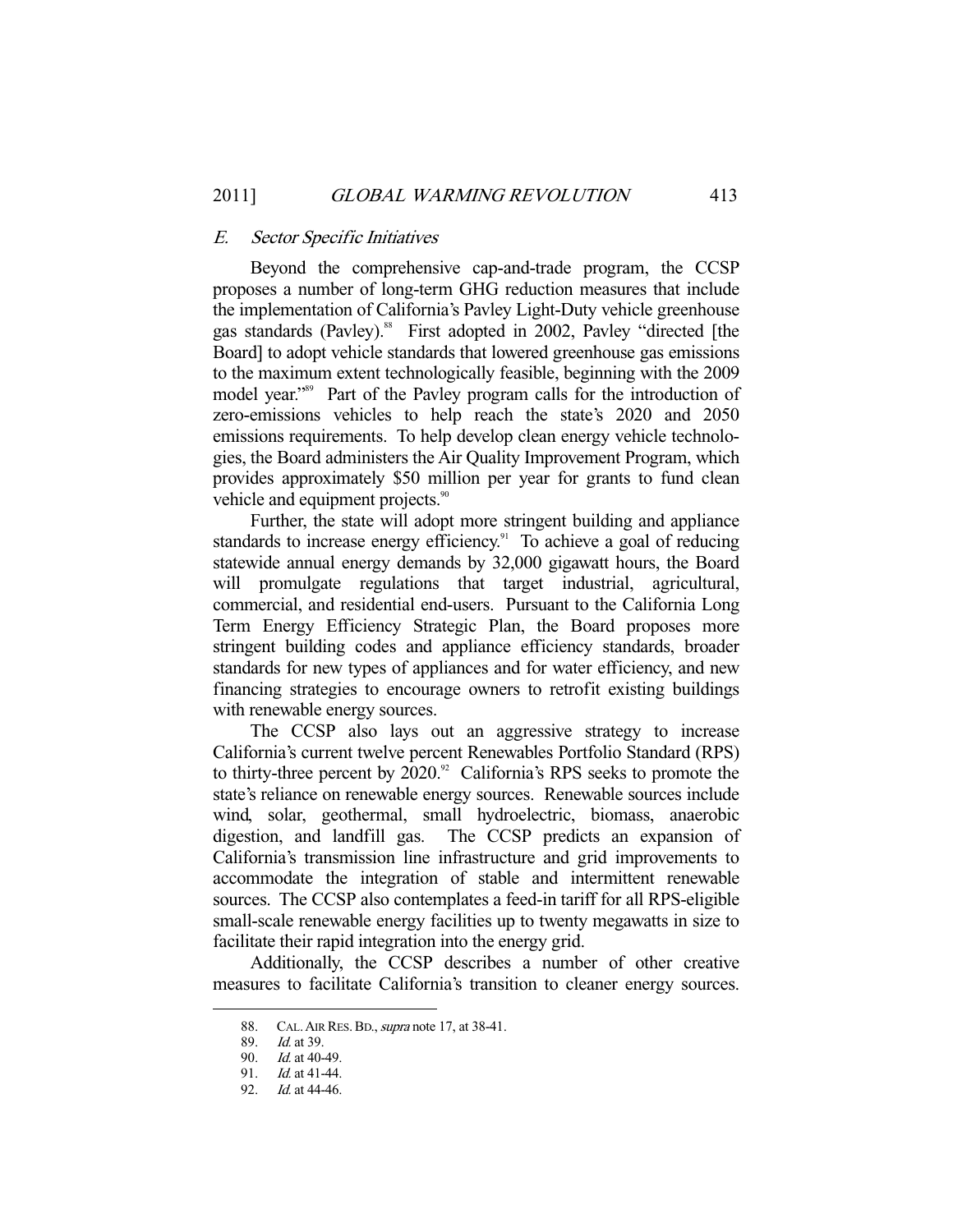As part of Governor Schwarzenegger's Million Solar Roofs Program, California has established a goal to install 3000 megawatts of new solar capacity by  $2017<sup>93</sup>$  One of the most significant reduction measures is the "Green Building Strategy."94 Under this initiative, new and existing commercial buildings and homes will eventually reach a Zero Net Energy (ZNE) target. Ultimately, the "Green Building Strategy" will produce a twenty-six million metric ton reduction in carbon dioxide equivalent by 2020.

 One unique challenge addressed by the CCSP is the containment and reduction of high GWP gases used in air conditioning systems, fire suppression systems, refrigeration units, and during insulation foam production. Typically contained in old refrigerators and air conditioners, these gases are released either through leakage or during the disposal process and persist in the atmosphere for tens or even hundreds of years.<sup>95</sup> The Board contemplates a multifaceted approach to reducing emissions from high GWP gases beginning with four measures introduced during the DEA phase. Those measures reduce refrigerant emissions from motor vehicle air conditioning systems, impose sulfur hexafluoride  $(SF<sub>6</sub>)$  limits in nonutility and nonsemiconductor applications, reduce perfluorocarbons in semiconductor manufacturing, and limit high GWP use in consumer products. Future regulations will further reduce GHG emissions from mobile sources by mandating low GWP refrigerants for new motor vehicle air conditioning systems, initiating air conditioner refrigerant leak tests during vehicle smog checks, and encouraging refrigerant recovery from decommissioned refrigerated shipping containers. Stationary sources will be subjected to a refrigerant tracking, reporting, and repair deposit program and new specifications for commercial and industrial refrigeration systems.

 Ultimately, the CGWSA uniquely demonstrates the advantages of a cooperative federalism model. Under the current system, California is free to regulate areas within its exclusive jurisdiction, including electric utilities, land use controls, agriculture, and building codes.<sup>96</sup> Further, California's flexibility to regulate mobile sources will allow the state to meet an aggressive GHG emissions reduction target by 2020. Not surprisingly, Massachusetts would soon follow suit with its own global warming statute.

<sup>93.</sup> *Id.* at 53.

<sup>94.</sup> Id. at 57-59.

 <sup>95.</sup> Id. at 59-61.

<sup>96.</sup> See ANDREEN ET AL., *supra* note 10, at 10-11.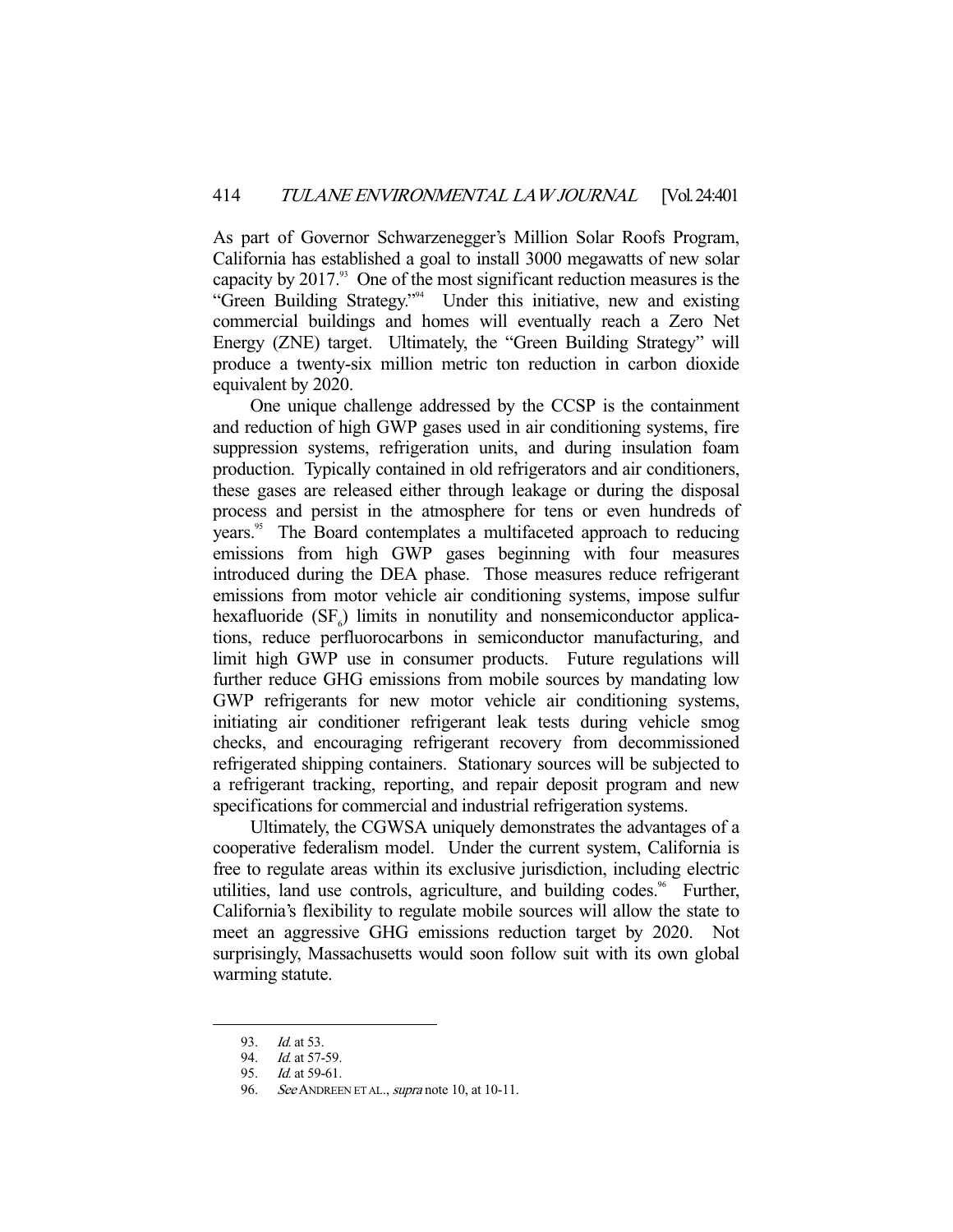#### IV. MASSACHUSETTS GLOBAL WARMING SOLUTIONS ACT

# A. Background and Substantive Provisions

 On August 7, 2008, Governor Deval Patrick signed into law the Massachusetts Global Warming Solutions Act (MGWSA).<sup>97</sup> MGWSA "requires the Executive Office of Energy and Environmental Affairs (EOEEA), in consultation with other state agencies and the public, to set economy-wide  $\dots$  (GHG) emission reduction goals" for the state.<sup>98</sup> The MGWSA mandates that the state's 2020 emissions level be ten to twentyfive percent below the state's aggregate 1990 emissions level. Further, the statute sets an aggressive goal to reduce 2050 emissions to eighty percent below the state's 1990 emissions level.

 Much like the CGWSA, the MGWSA first requires the EOEEA to "monitor and regulate emissions of greenhouse gases with the goal of reducing those emissions."<sup>99</sup> The statute gives the EOEEA express authority to promulgate regulations that require both the reporting and verification of statewide GHG emissions. Further, the EOEEA must monitor and enforce compliance with the MGWSA's mandates. In June 2009, the EOEEA promulgated final regulations establishing a regional GHG registry and reporting system for GHG emissions sources.<sup>100</sup> The reporting requirement encompasses any facility that "has one or more stationary emission sources that collectively emitted greenhouse gases in excess of 5,000 short tons of greenhouse gases in carbon dioxide equivalents during the previous calendar year," or any facility that is regulated under Title V of the federal Clean Air Act and Massachusetts' Air Operating Permit Program.<sup>101</sup> The reporting provision demands that any regulated entity report and certify direct emissions of GHGs each year.<sup>102</sup> Further, motor vehicle emissions from vehicles that operate in support of a given facility "more often than they operate in support of any other facility" are subject to the statute's yearly reporting mandate.<sup>103</sup> Finally, retail sellers of electricity must also report yearly emissions, distinguishing between biogenic and nonbiogenic GHG emissions.<sup>104</sup>

<sup>97.</sup> Overview of the Global Warming Solutions Act (GWSA), MASS. DEP'T OF ENVTL. PROT., http://www.mass.gov/dep/air/climate/gwsa.htm (last visited May 3, 2011).

 <sup>98.</sup> Id.

 <sup>99.</sup> MASS. GEN. LAWS ch. 21N, § 2 (2010).

 <sup>100. 310</sup> MASS.CODE REGS. § 7.71(2) (2011).

<sup>101.</sup> *Id.* § 7.71(3)(a)(1)-(2).

<sup>102.</sup> *Id.* § 7.71(5)(a)(1)(a).

 <sup>103.</sup> Id. § 7.71(5)(b).

 <sup>104.</sup> Id. § 7.71(5)(g). "'Biogenic Greenhouse Gas Emissions' means emissions of carbon dioxide that result from the combustion of biogenic (plant or animal) material, excluding fossil fuels." *Id.* at 7.71(2) (emphasis omitted).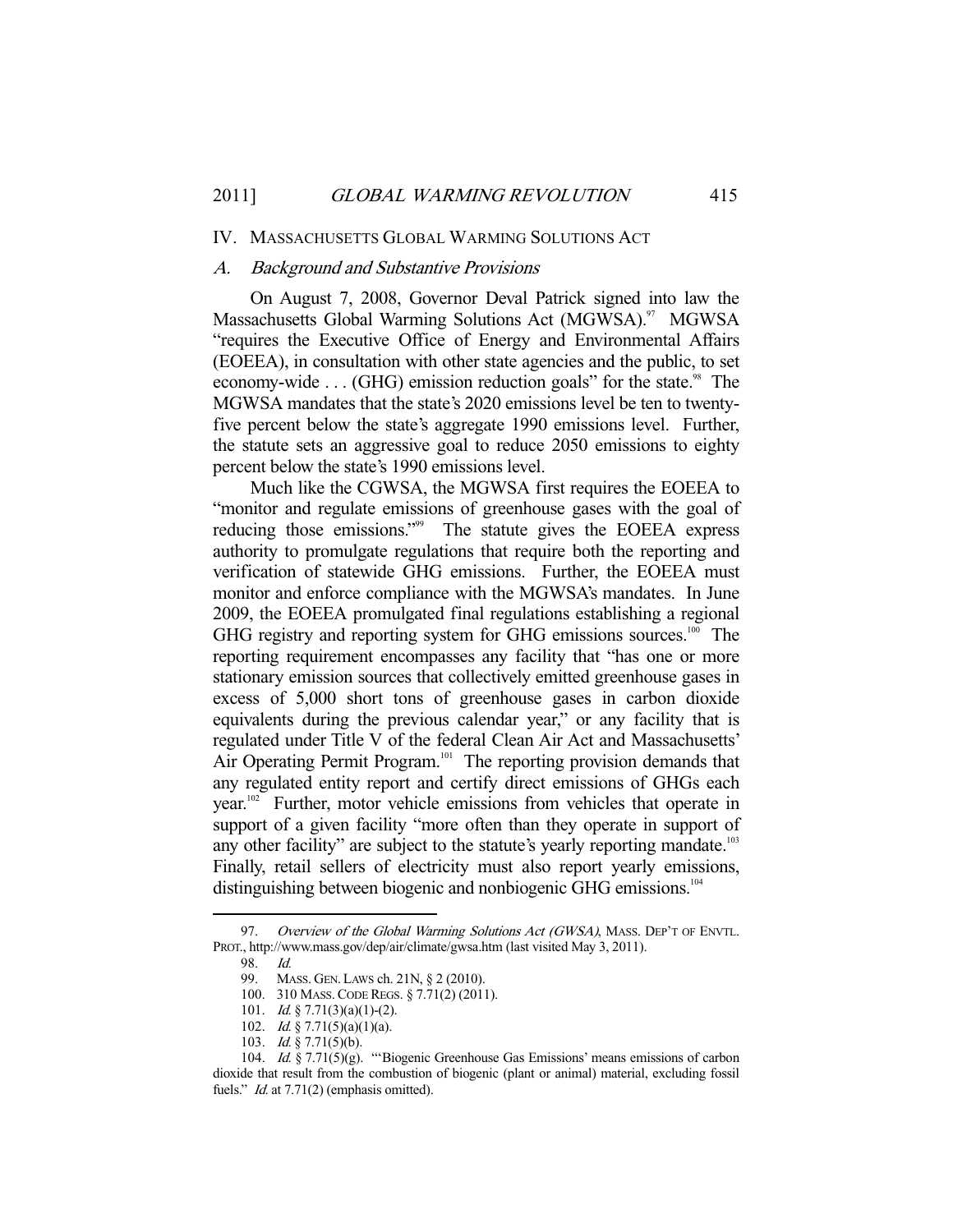The MGWSA then directs the EOEEA to ascertain the baseline statewide GHG emissions level in 1990 and then "reasonably project what the emissions level will be in calendar year 2020 if no measures are imposed to lower emissions other than those formally adopted and implemented as of January 1, 2009."<sup>105</sup> This "business as usual" level will serve as a benchmark for the state to measure the Act's success. Most importantly, the MGWSA sets target GHG emissions reductions to be achieved by 2020. Again, MGWSA sets an aggressive emissions target that seeks to limit statewide emissions for 2020 to ten to twentyfive percent below the state's 1990 emissions level.<sup>106</sup>

 To achieve the 2020 emissions limit, the MGWSA directs the EOEEA to analyze the feasibility of emission reduction measures.<sup>107</sup> Like California's statute, the MGWSA allows the EOEEA to consider market-based compliance mechanisms to achieve Massachusetts' aggressive emissions targets. While not expressly naming cap-and-trade, the statute suggests that the EOEEA adopt "monetary and nonmonetary incentives for sources and categories of sources."<sup>108</sup> Finally, the MGWSA is no paper tiger: the EOEEA has the authority to impose up to a \$25,000 per day civil administrative penalty on any person who fails to comply with or otherwise violates the statute.<sup>109</sup>

# B. Massachusetts Clean Energy and Climate Plan for 2020

 On December 29, 2010, EOEEA Secretary Ian A. Bowles published a comprehensive report detailing the "clean energy revolution" that has commenced in Massachusetts.<sup>110</sup> Drafted pursuant to the MGWSA, this "Clean Energy and Climate Plan for 2020" (CECP) recognizes Massachusetts' growing "green" economy and outlines some of the unique measures the state will adopt to realize its 2020 emissions target. Specifically, the plan's "integrated portfolio of policies" proposes measures that target GHG emissions from buildings, electricity producers and consumers, transportation sources, and nonenergy sources.<sup>111</sup>

 <sup>105.</sup> MASS. GEN. LAWS ch. 21N, § 3(a) (2010).

<sup>106.</sup> *Id.* § 4(a).

 <sup>107.</sup> Id. § 4(b).

 <sup>108.</sup> Id.

 <sup>109.</sup> Id. § 16.

<sup>110.</sup> MASS. OFFICE OF ENERGY & ENVTL. AFFAIRS, MASSACHUSETTS CLEAN ENERGY AND CLIMATE PLAN FOR 2020 (2010), available at http://www.mass.gov/Eoeea/docs/eea/energy/2020 clean-energy-plan.pdf [hereinafter MASSACHUSETTS CLEAN ENERGY AND CLIMATE PLAN FOR 2020].

<sup>111.</sup> *Id.* at 13-87.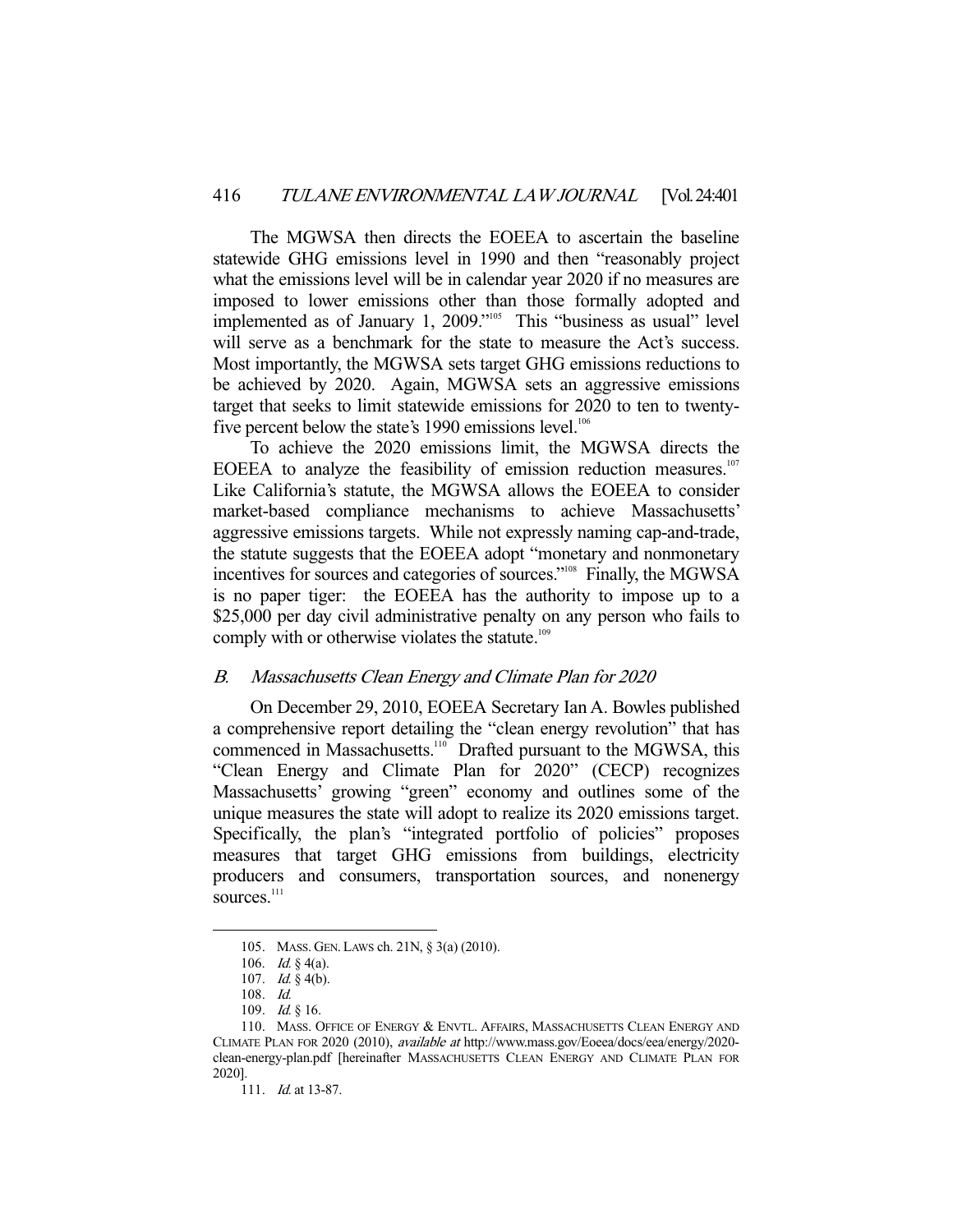The CECP identifies buildings as the source category with the greatest potential for GHG emissions.<sup>112</sup> Accounting for over fifty percent of the energy used in Massachusetts, the CECP calls for an expansion of the energy efficiency efforts mandated by the state's Green Communities Act (GCA) of 2008 to realize a 9.8% reduction in GHG emissions by  $2020$ .<sup>113</sup> The GCA marked a shift in the way the state encourages the use of renewable energy and energy efficiency programs by increasing the competitiveness of energy efficiency with respect to direct procurement of additional power, assisting communities with economic aid for sustainable development, and increasing the proportion of renewable power purchased by the state.114 The CECP notes that the state will invest over \$2 billion through the GCA, with anticipated returns of over \$6 billion while creating thousands of clean energy jobs.<sup>115</sup> Since 2007, the state has already added 4500 clean energy sector jobs and predicts an additional  $42,000$  to  $48,000$  jobs created by  $2020$ .<sup>116</sup>

 Pursuant to the CECP, the state will adopt an energy rating and labeling program for buildings that will provide the equivalent of the EPA's miles-per-gallon rating on cars and light trucks.<sup>117</sup> Further, the state will begin to offer incentive rebates to building owners who retrofit their buildings with higher levels of insulation and more energy-efficient windows to reduce air leakage.<sup>118</sup> The state also intends to expand efficiency programs to commercial and industrial heating oil, develop a market for solar thermal water and space heating in both residential and commercial buildings, and encourage tree planting around new housing developments to mitigate heating and cooling loads.<sup>119</sup>

 The CECP next addresses potential GHG reductions in the electricity supply sector.<sup>120</sup> The plan recognizes the importance of the Massachusetts Renewables Portfolio Standard (RPS), a measure expanded by the GCA that requires retail electricity suppliers to buy a growing percentage of their electricity sales from renewable sources.<sup>121</sup> The CECP also identifies the EPA's pending power plant regulations as a source of future reductions.<sup>122</sup> Clean energy imports will account for the

<sup>112.</sup> *Id.* at 14.

 <sup>113.</sup> Id. at 15, 91.

 <sup>114. 3</sup> ENVTL. LAW INST., LAW OF ENVIRONMENTAL PROTECTION § 22:61 (2010).

<sup>115.</sup> MASSACHUSETTS CLEAN ENERGY AND CLIMATE PLAN FOR 2020, supra note 110, at 15.

 <sup>116.</sup> Id. at 4-7.

<sup>117.</sup> *Id.* at 23.

<sup>118.</sup> *Id.* at 26.

<sup>119.</sup> *Id.* at 15-16.

 <sup>120.</sup> See id. at 37.

 <sup>121.</sup> Id. at 38.

<sup>122.</sup> *Id.* at 39.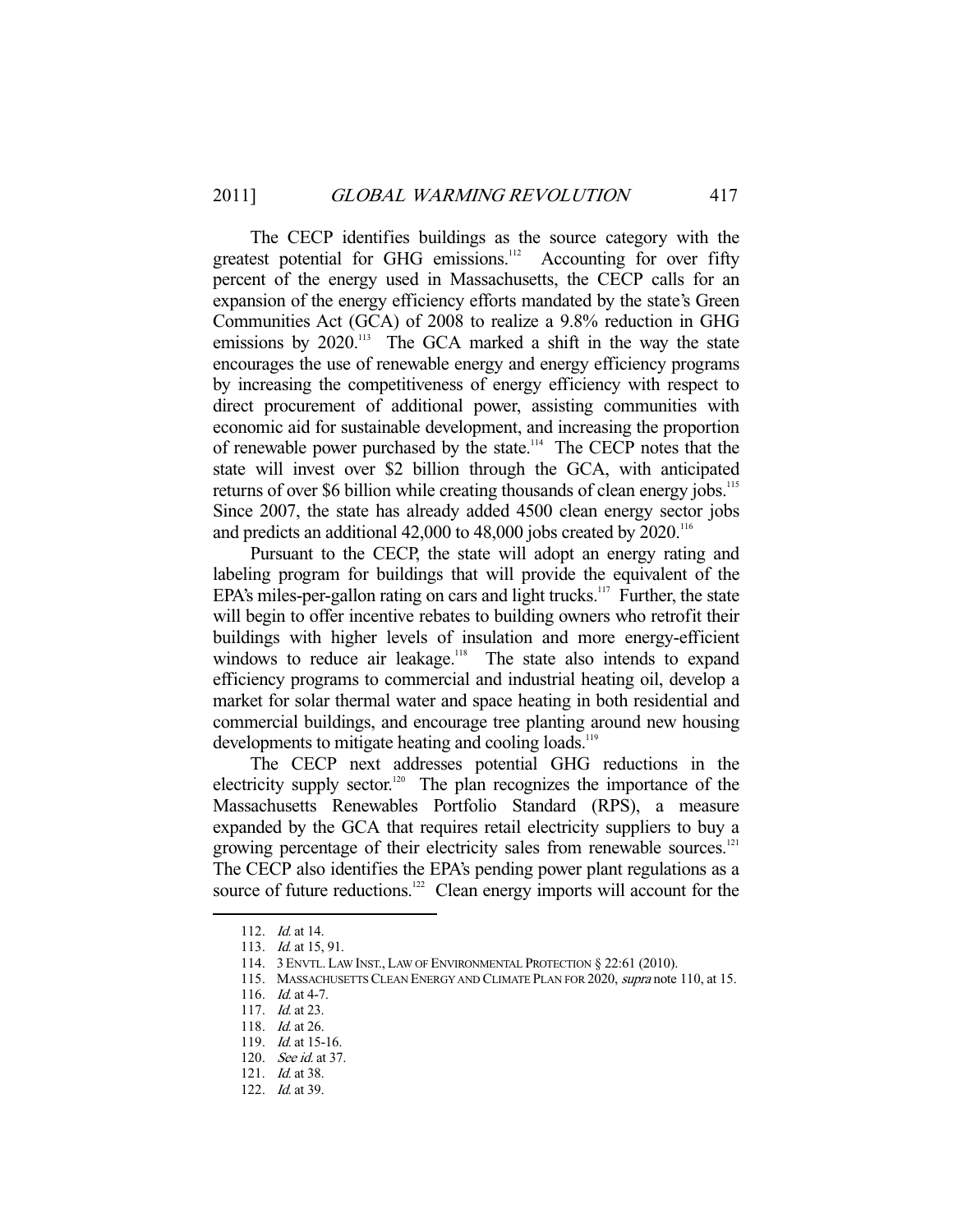greatest GHG reductions in the electricity sector. Two Massachusetts utilities, NSTAR and Northeast Utilities Services Company, in partnership with Hydro Quebec and with the support of Governor Deval Patrick, are working to bring hydroelectric power to the state from Canada via a new transmission line. When completed, the line will bring enough clean energy to satisfy fifteen percent of Massachusetts' current electricity demand. This measure alone will help reduce Massachusetts' aggregate GHG emissions by 5.4% below the "business as usual" level by  $2020$ <sup>123</sup>

 Significant reductions are also anticipated from regulations aimed at the transportation sector.<sup>124</sup> Some of the new initiatives proposed by the CECP include a host of clean car consumer incentives like variable sales and excise taxes that reward vehicles with superior fuel efficiency.<sup>125</sup> Further, the state hopes that lower light vehicle emissions standards and higher fuel efficiency standards for medium and heavy-duty vehicles, will generate GHG reductions. Finally, a Pay-As-You-Drive program, currently in the proposal stage, would encourage automobile insurance companies to convert a large fixed annual premium into a variable cost based on miles traveled, thus incentivizing reductions in discretionary driving.<sup>126</sup> Taken together, measures targeting the transportation sector should produce a 7.6% GHG emissions reduction by 2020.<sup>127</sup>

 Finally, the CECP identifies a number of nonenergy emissions reductions sources and cross-cutting policies that would play a small but integral role in realizing the state's  $2020$  emissions target.<sup>128</sup> One measure borrowed from California's Board involves reducing GHG emissions from motor vehicle air conditioning.<sup>129</sup> This provision would reduce direct GHG emissions from motor vehicle air conditioning systems by using low GWP refrigerants and improving the efficiency of air conditioning compressors, fans, and motors. Further, the CECP describes a pilot program designed to reduce  $SF<sub>6</sub>$  emissions from leakages in gas insulated switchgear used in electricity transmission and distribution systems.<sup>130</sup> Finally, the MGWSA requires state agencies to consider climate change impacts when they issue permits.<sup>131</sup> The

<sup>123.</sup> *Id.* at 45.

<sup>124.</sup> *Id.* at 49-70.

 <sup>125.</sup> Id. at 49.

 <sup>126.</sup> Id. at 61-63.

 <sup>127.</sup> Id. at 91.

 <sup>128.</sup> Id. at 71-87.

 <sup>129.</sup> Id. at 73-74.

 <sup>130.</sup> Id. at 77-78.

 <sup>131.</sup> Id. at 87.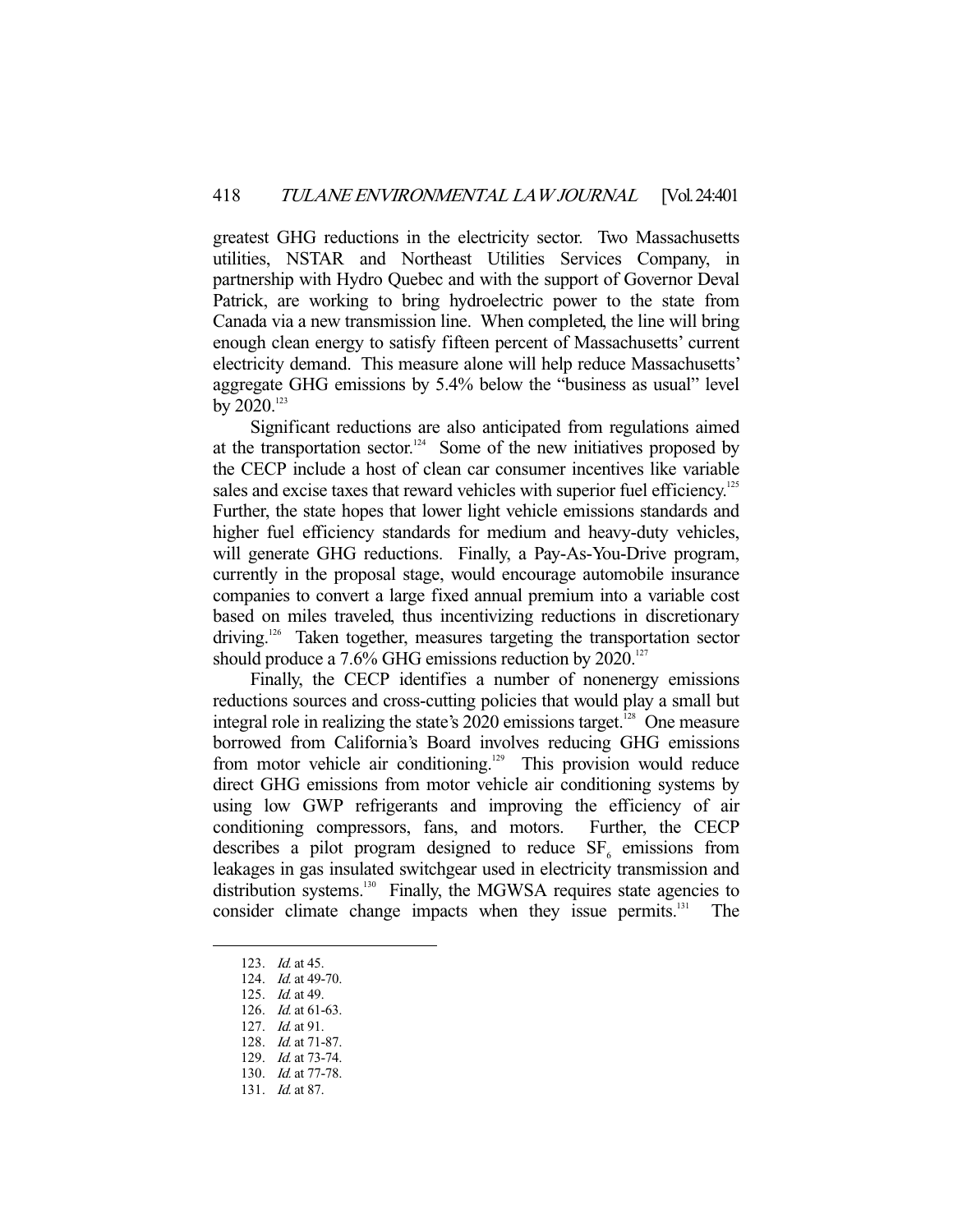EOEEA, in collaboration with other state agencies, aims to implement this requirement in selected state agencies.

# V. ANALYSIS: TOWARDS A MODEL STATUTE

 Admittedly, the threat of global warming will not be solved with a few state statutes. However, California and Massachusetts have accomplished a laudable feat by making global warming a tangible priority. Both the CGWSA and the MGWSA are impressive in their breadth and aggressive in their emissions targets. Couching GHG emissions reductions in terms of a new "clean energy economy" makes each state's promise of "green" jobs believable and attractive to their respective constituents. Both states took the pragmatic first step of assigning scoping power to their lead environmental agency. The scoping process helps facilitate a multisector approach that targets the major GHG emissions sources: electricity producers and suppliers, industrial, commercial, and residential buildings, mobile sources, and products with high GWP potential. Ultimately, the statutes are working blueprints that other states and the federal government could mimic to set and realize long-term GHG emissions reductions and begin to end this nation's dependence on foreign and domestic fossil fuels.

 GHG emissions reporting and certification is the critical first stage to any global warming statute. Both the CGWSA and the MGWSA demand authenticated reporting statements from regulated emitters on an annual basis. $132$  Accurate emissions figures allow the regulating agency to set a sufficiently stringent initial cap that avoids the "over-allocation" issues evidenced by the RECLAIM program and the EU ETS.<sup>133</sup> Once a reasonable cap has been set, market based compliance mechanisms should be harnessed to facilitate the most efficient GHG emissions reductions. Today, cap-and-trade programs are the EPA's preferred regulation method, particularly when applied to pollutants like GHGs that transcend state boundaries.<sup>134</sup> GHG cap-and-trade programs could be tailored to individual states or geographic regions to achieve the greatest reductions. California's proposed cap-and-trade program will eventually integrate into a regional program termed the Western Climate Initiative (WCI).135 The WCI joins western states and Canada in a regional emissions trading program that could serve as the model for a federal

 <sup>132.</sup> CAL. HEALTH & SAFETY CODE § 38530(a) (2010); MASS. GEN. LAWS ch. 21N, § 2 (2010).

<sup>133.</sup> See supra text accompanying notes 74-80.

<sup>134.</sup> See CAL. CAP-AND-TRADE PROGRAM, supra note 6.

<sup>135.</sup> ANDREEN ET AL., *supra* note 10, at 16.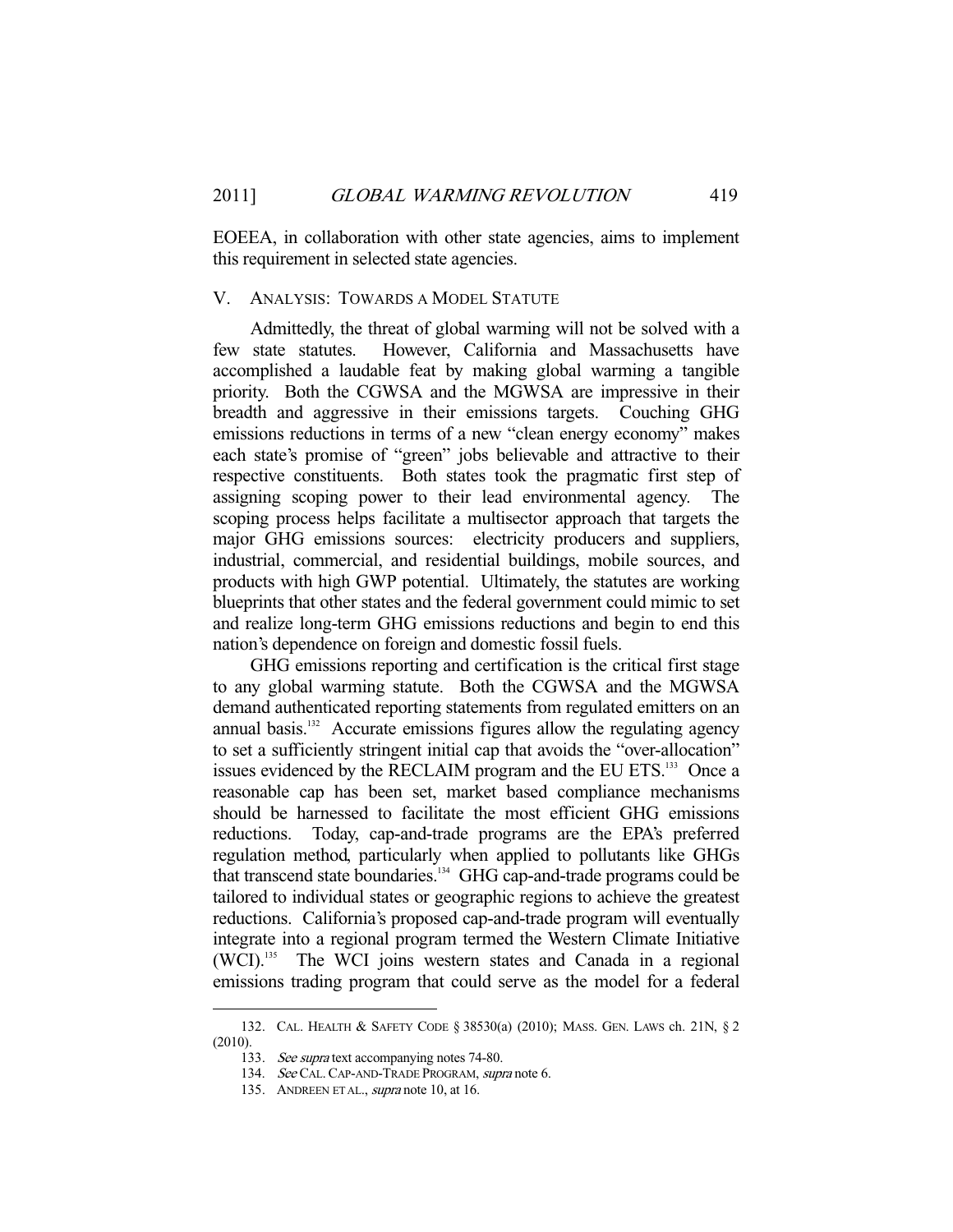scheme that divides the nation into regional trading markets. Similarly, Massachusetts has signaled its commitment to multistate emissions trading by joining the Regional Greenhouse Gas Initiative (RGGI). The RGGI joins twelve Mid-Atlantic states in a regional cap-and-trade program for carbon emissions from electric power plants. The program encompasses sixteen percent of the U.S. population and, if commitments are met, would address ten percent of this country's GHG emissions. Again, federal aid would only bolster the efficacy of this initiative.

 While a cap-and-trade or similar market-based program should be a critical element of any global warming statute, future statutes should adopt a broad reduction scheme that grants incentives to various sectors. The CECP's tax incentives for fuel-efficient vehicles and buildings are two examples of the MGWSA's multisector approach that targets stationary source emissions from electricity suppliers and consumers, mobile transportation sources, and new and existing industrial, commercial, and residential buildings.<sup>136</sup> Economic incentives for individuals and businesses who harness clean technologies are a great way to encourage emissions reductions. Finally, civil administrative penalties like the ones imposed by the Massachusetts legislature for noncompliance are essential. Significant penalties further encourage compliance and lend a degree of legitimacy to the scheme.

 At the federal level, the EPA's recent decision to add GHGs to the list of regulated New Source Review pollutants should be applauded.<sup>137</sup> However, this is only a first step towards facilitating a culture shift within the federal government towards clean energy. Title IV of the CAA and the success of the federal cap-and-trade program for acid deposition should encourage federal officials that a cooperative federalism model can work for GHG emissions reductions.

#### VI. CONCLUSION

-

 Climate change is the most pressing environmental issue facing this country. In the few years since they passed their respective statutes, both California and Massachusetts have devised impressive technological and regulatory approaches to help curb GHG emissions. These measures have begun a culture shift towards renewable, clean energy sources. Ultimately, the CGWSA and the MGWSA evidence proactive state efforts that would be impossible without the cooperative federalism

<sup>136.</sup> See supra text accompanying notes 110-131.

 <sup>137.</sup> Prevention of Significant Deterioration and Title V Greenhouse Gas Tailoring Rule, 75 Fed. Reg. 31,514, 31,520 (June 3, 2010).